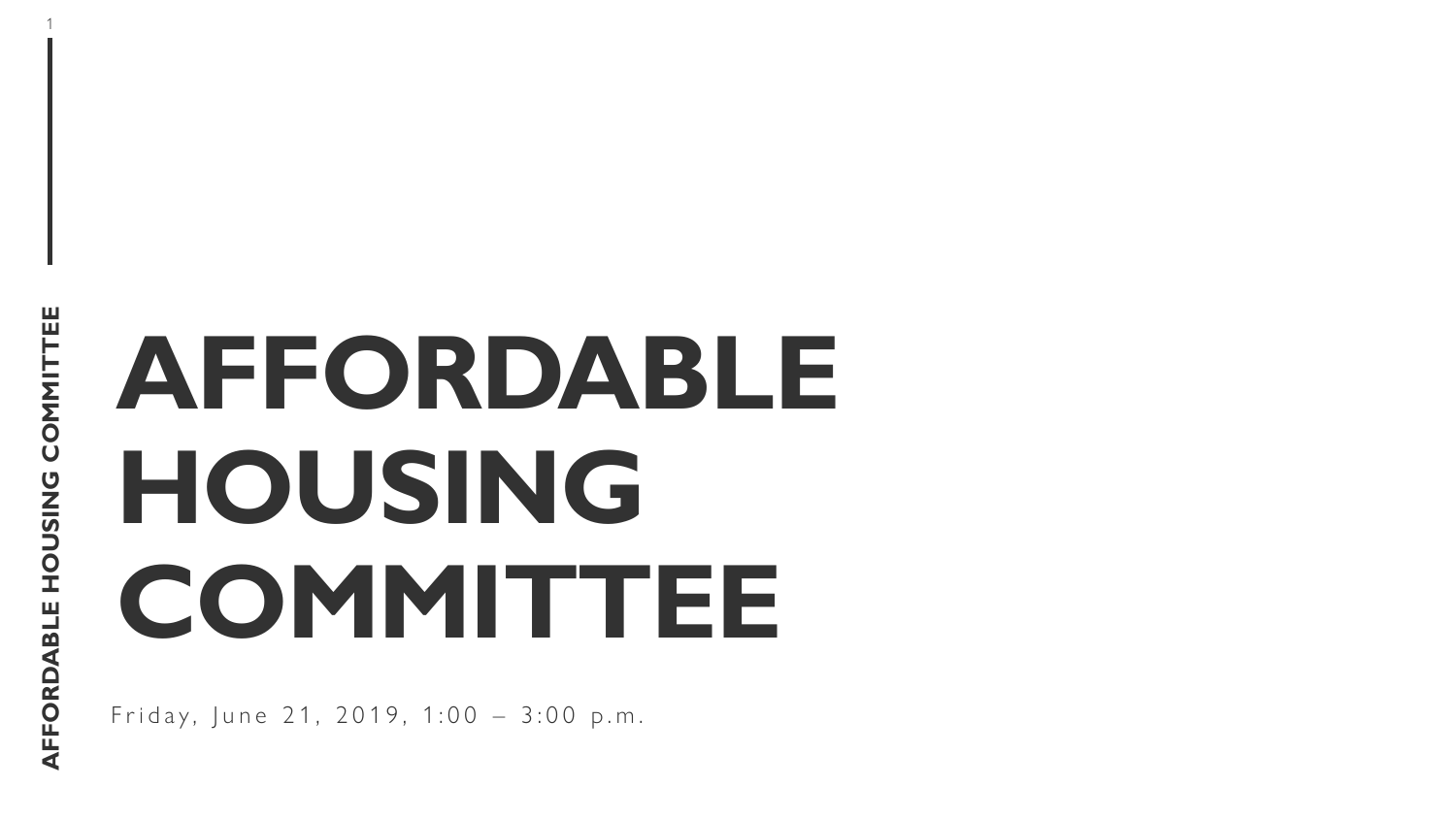### **AGENDA**



- 1:30 Regional Affordable Housing Task Force Overview
- 2:00 Governance and Logistics
- 2:30 Moving from Plan to Action

#### 2:50 Next Steps

3:00 Adjourn

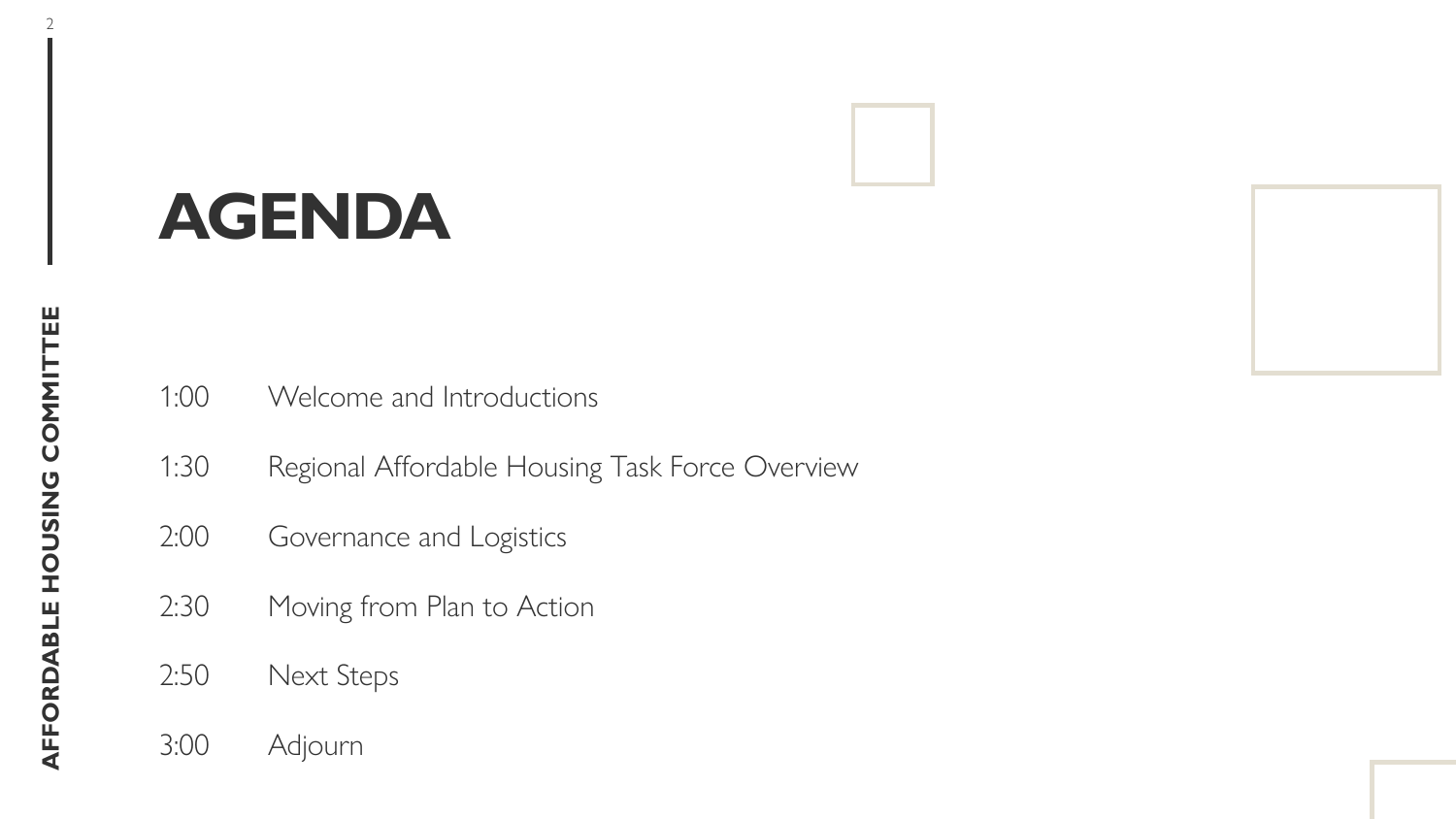### **INTRODUCTIONS**

1 minute

- Name
- Organization
- What is your motivation for serving on the committee?

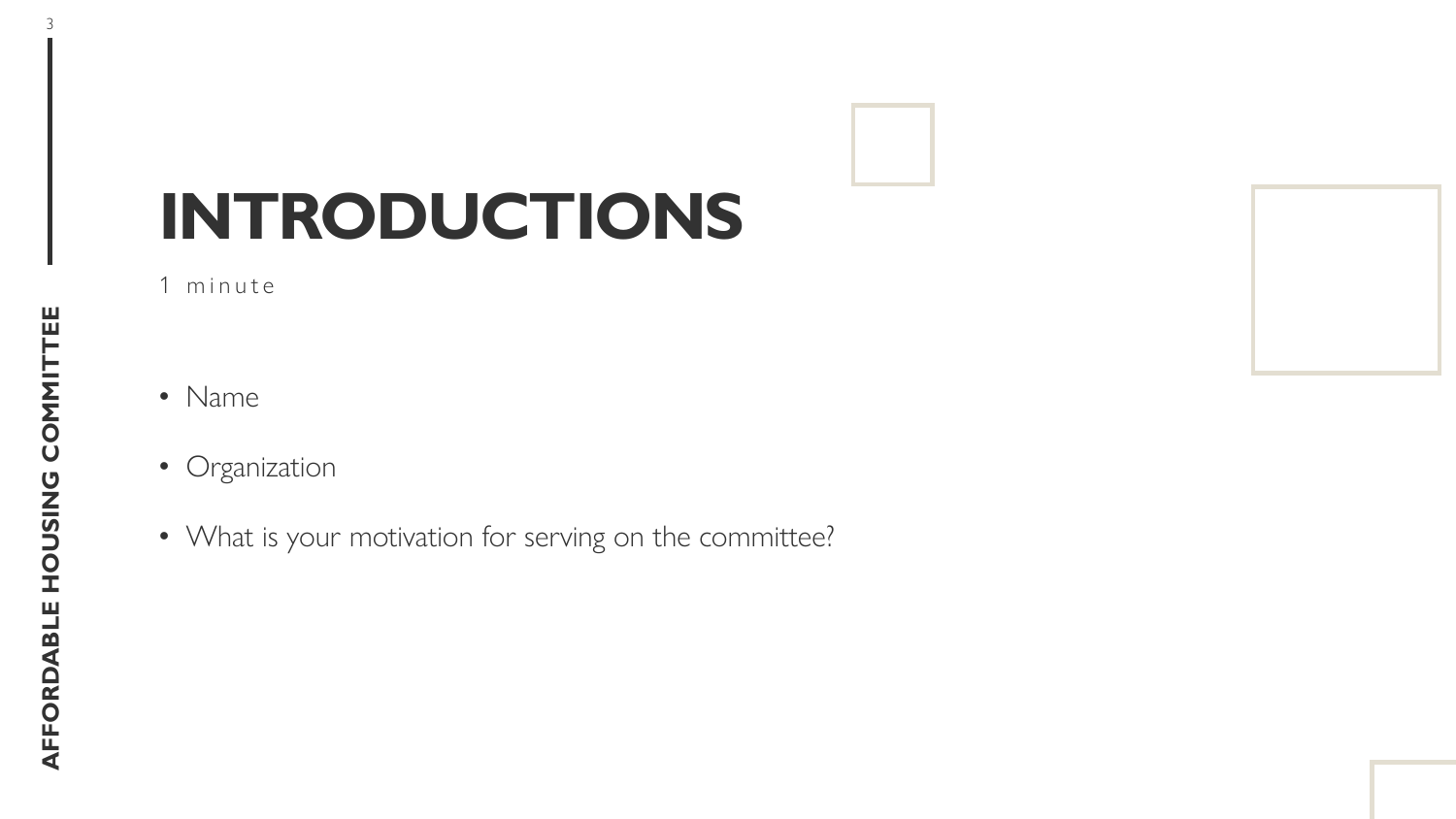### **IN YOUR BINDER**

#### **MEMBERSHIP**

- Committee Roster and Biographies
- Committee Charter

#### **MEETING MATERIALS**

- Agenda
- Meeting Slides
- Public Records Act Training
- Example Briefing Memo

#### **REFERENCE MATERIALS**

- Regional Affordable Housing Task Force Final Report and Recommendations ("The Action Plan")
- Action Plan Summary
- Affordable Housing Desk: Reference for Local Governments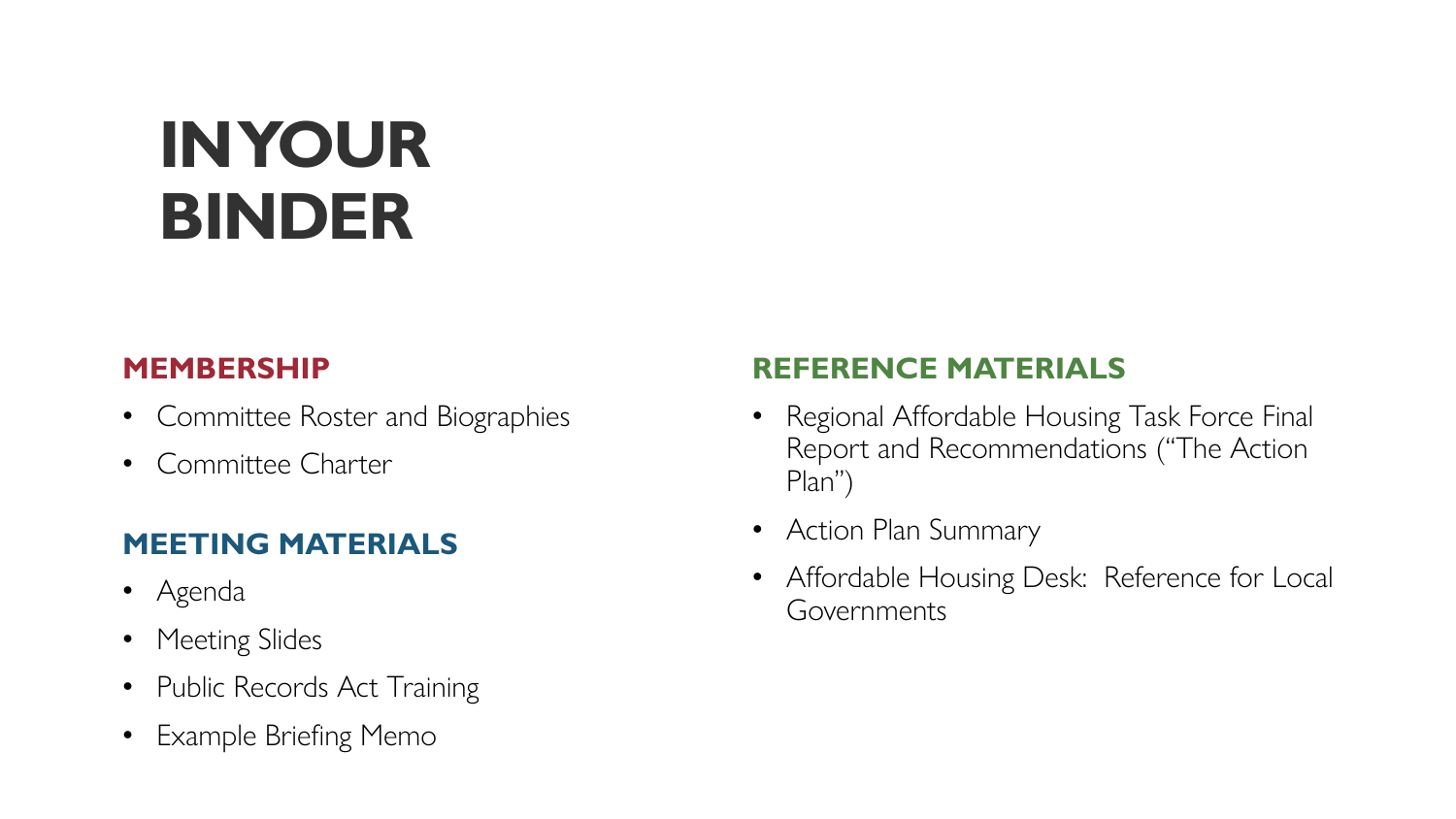### **REGIONAL AFFORDABLE HOUSING TASK FORCE**

An overview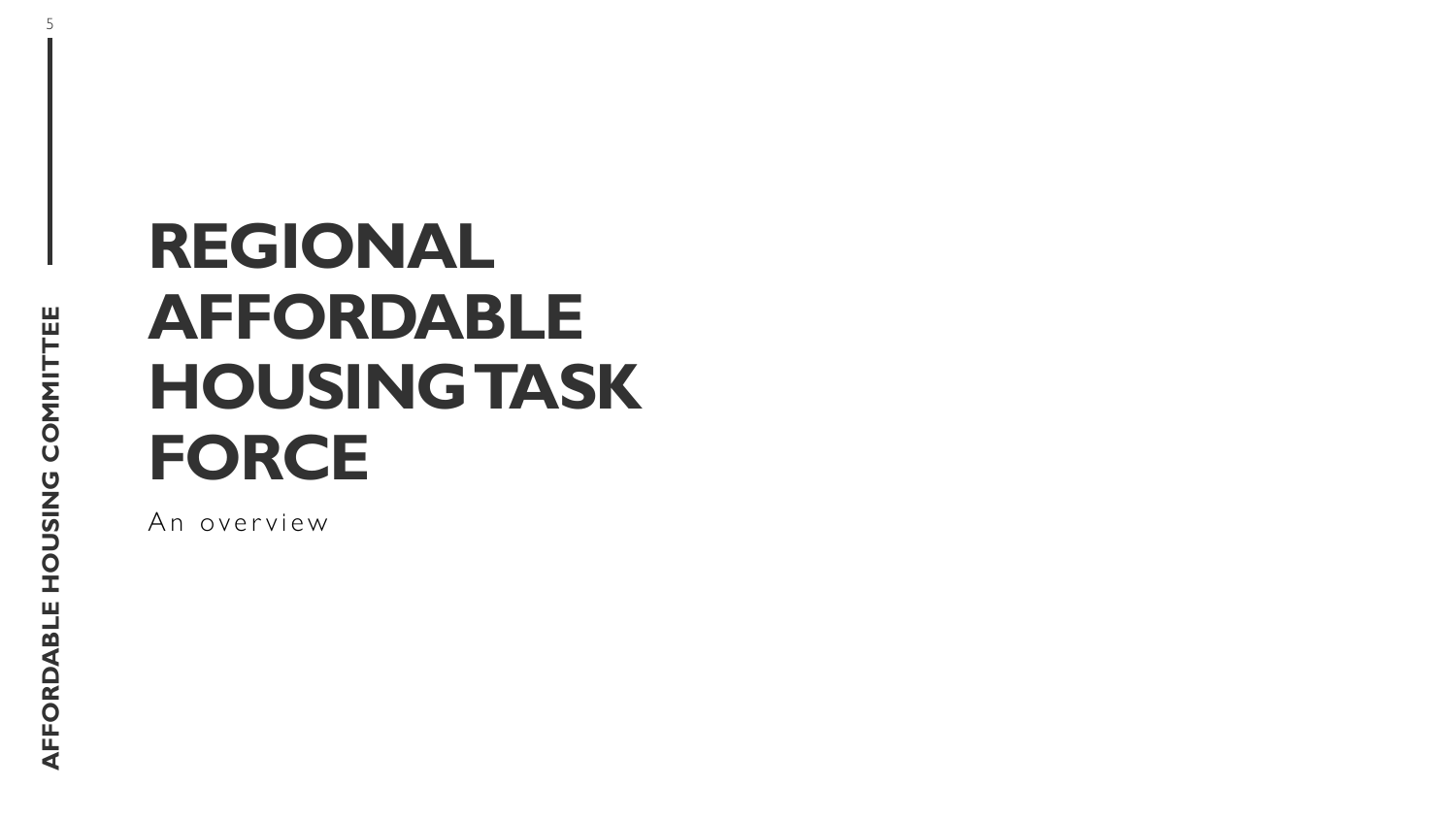"We started the Regional Affordable Housing Task Force with the assumption that our housing crisis is a **regional problem that requires a regional solution**. Our work over the last 18 months has demonstrated that the cities and the County can come together and that **collaboration is the only way we will be able to address the affordable housing crisis**."

*- Councilmember Claudia Balducci and Mayor David Baker*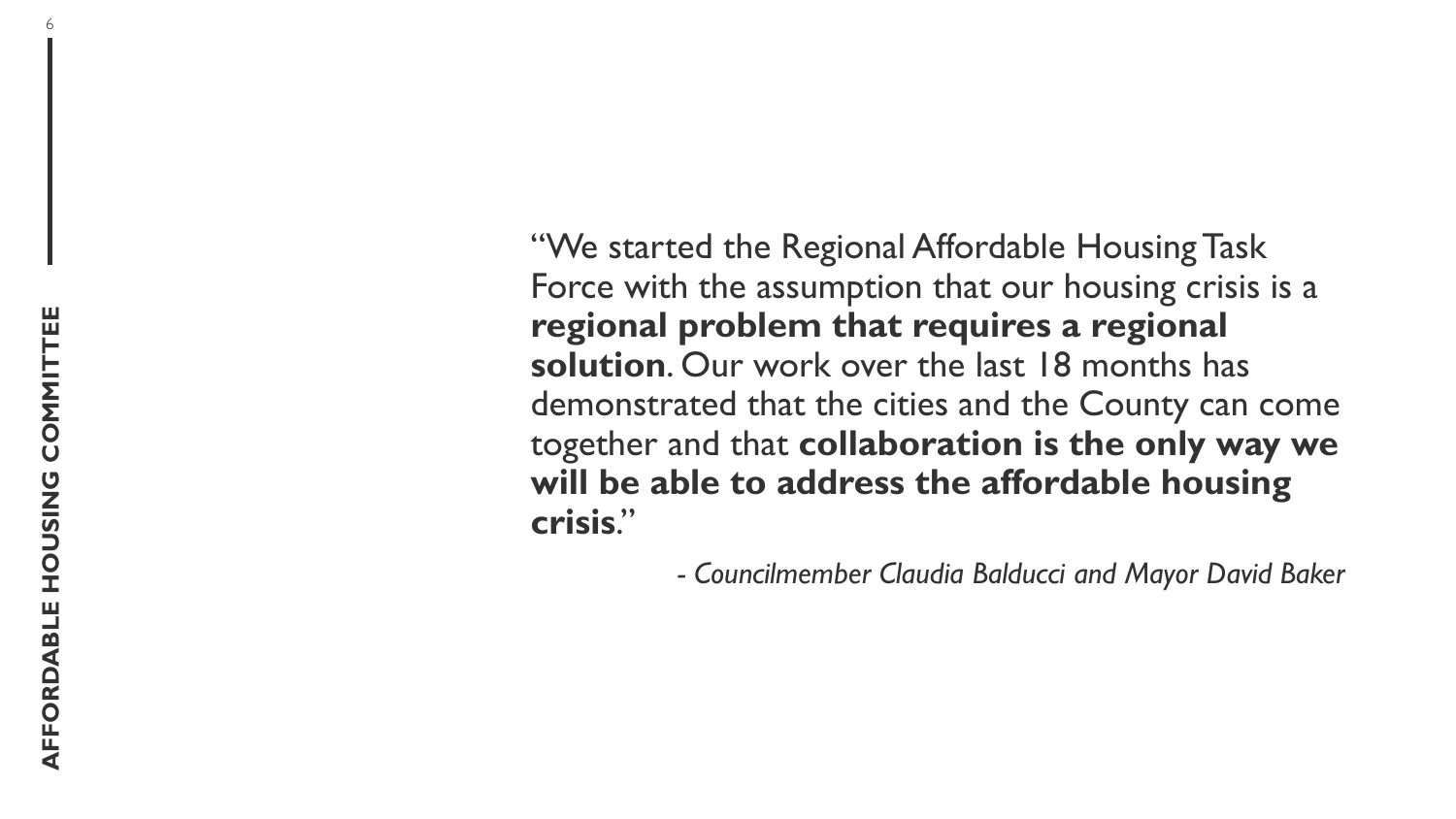### **GUIDING PRINCIPLES**

- Develop **actionable, sustainable, and regional strategies** to address housing affordability
- Identify strategies which:
	- Support homes close to jobs, transit and key services
	- Reduce the disproportional impacts of housing affordability challenges
	- Address affordability and accessibility for households with unique needs
- Prioritize strategies that can be implemented at the regional level or through jurisdictional collaboration by 2024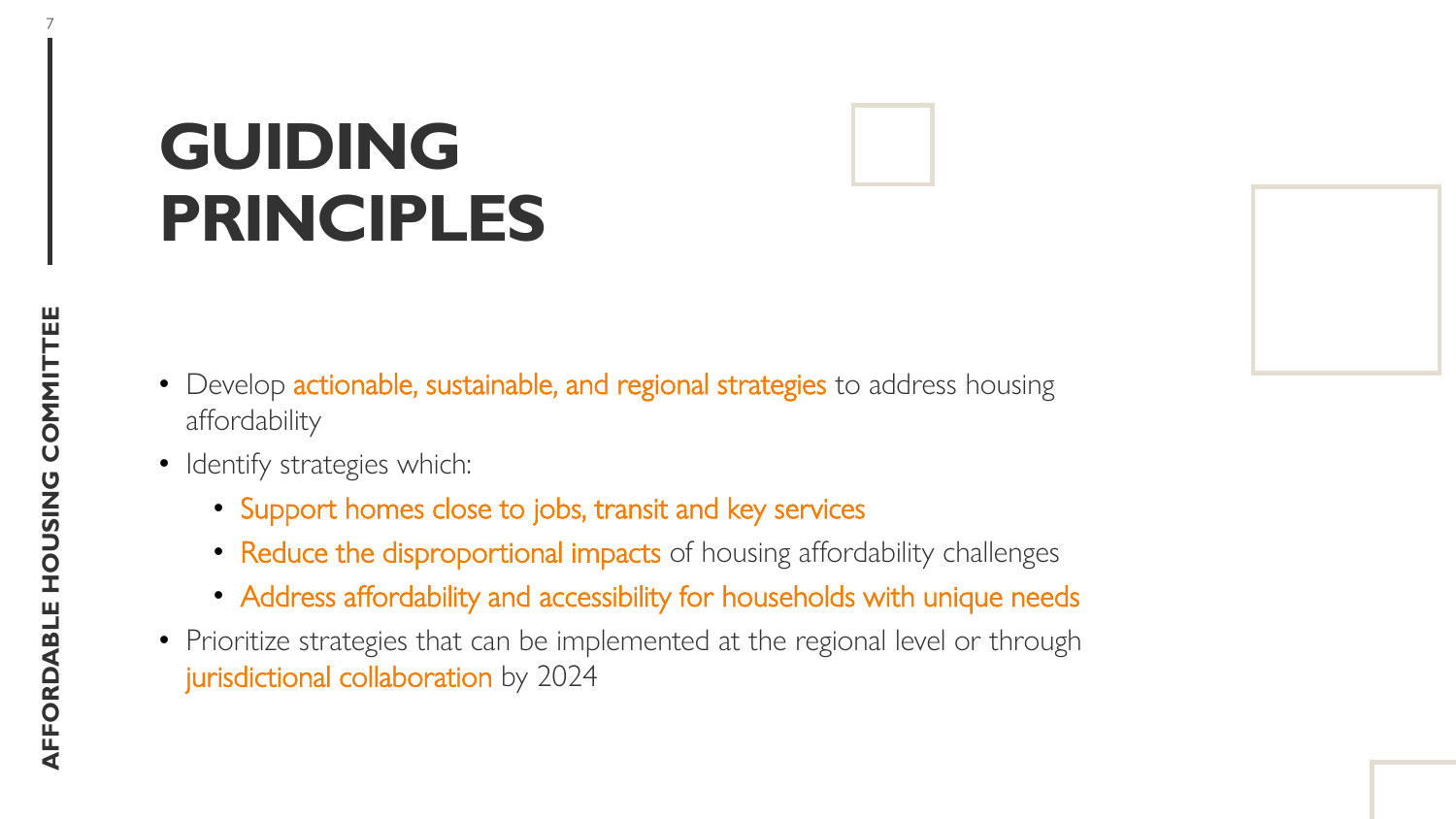### **WHO PARTICIPATED**

- 12 Task Force members: 6 King County, 2 Seattle, 4 Sound Cities Association (SCA)
- 2 Co-chairs: Kenmore Mayor David Baker and King County Councilmember Claudia Balducci
- 17 Standing Advisory Panel members: Community/ stakeholder groups provided expertise and advice to the Task Force
- Staff Work Group and Lead Staff: Provided technical advice on process and policies, as well as administrative support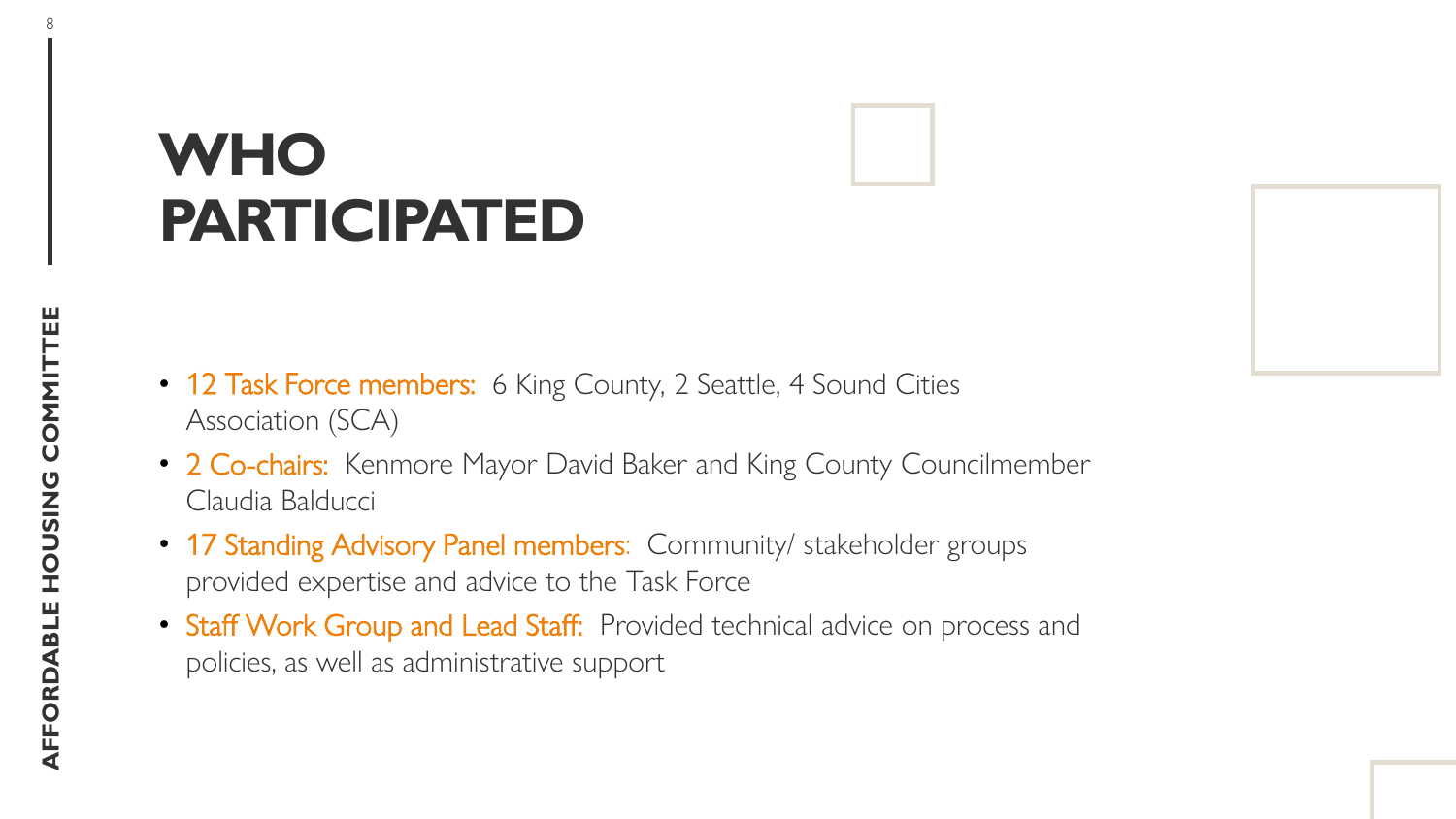### **PROCESS**

- The Regional Affordable Housing Task Force kicked off in July 2017 and met 14 times over 18 months. Heard from dozens of stakeholders, experts, and staff, as well as hundreds of community members.
- Assessed the affordable housing need, identified potential solutions, and generated draft policy recommendations
- Adopted the Five Year Draft Action Plan in December 2018
- Recommendations endorsed by the **Sound Cities** Association (SCA), King County Council, and Seattle City Council

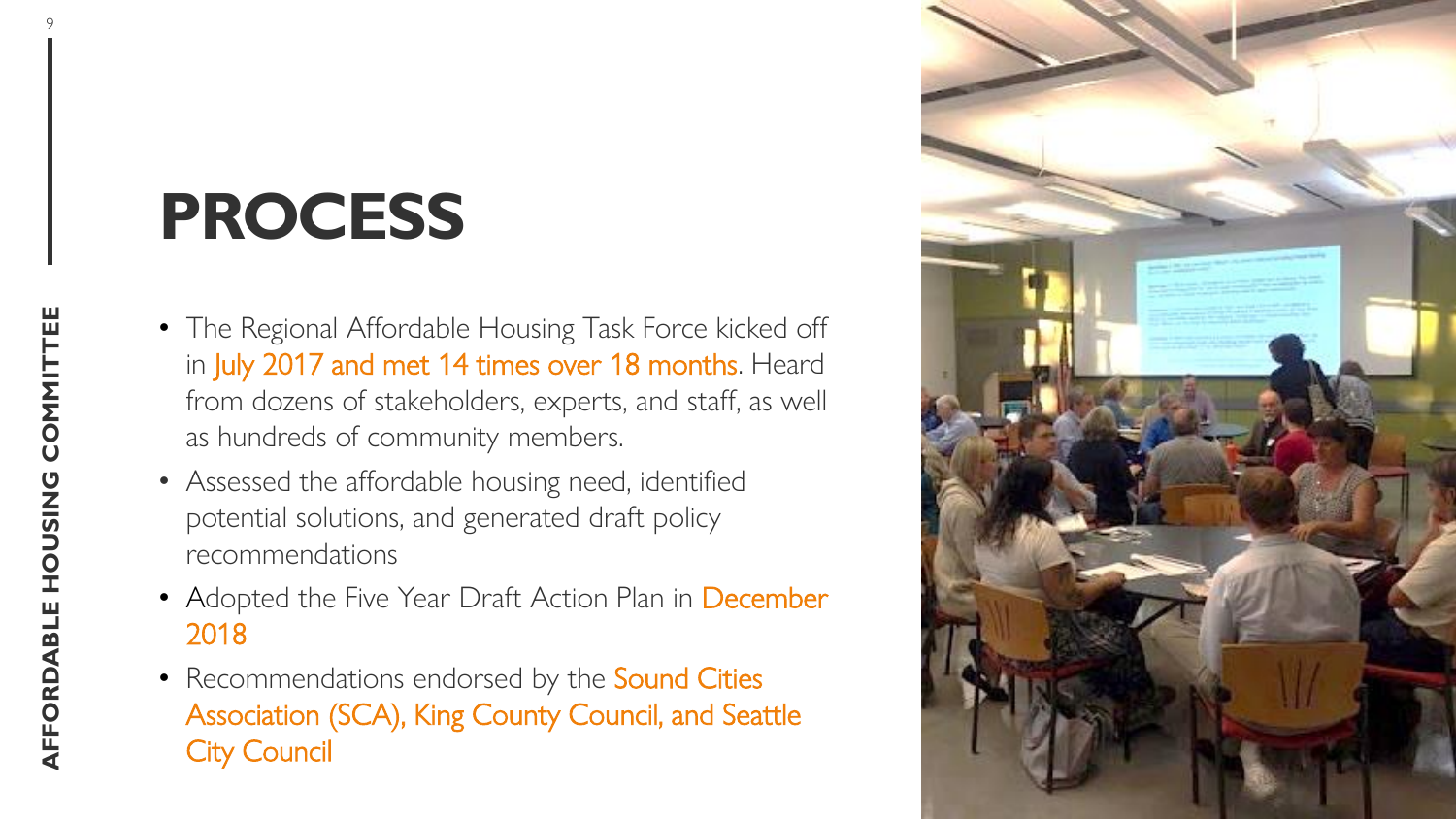### **KEY FINDINGS**



- King County's population growth has been greater than housing production since 2011
- Wages have not kept up with increased housing costs

#### **Cost burden**

• More than 100,000 low-income households pay more than half their income for housing costs



#### **Disproportionality**

- Renters are twice as likely to pay half their income for housing costs
- People of color are significantly more likely to be paying more than half their income on housing

 $\pm$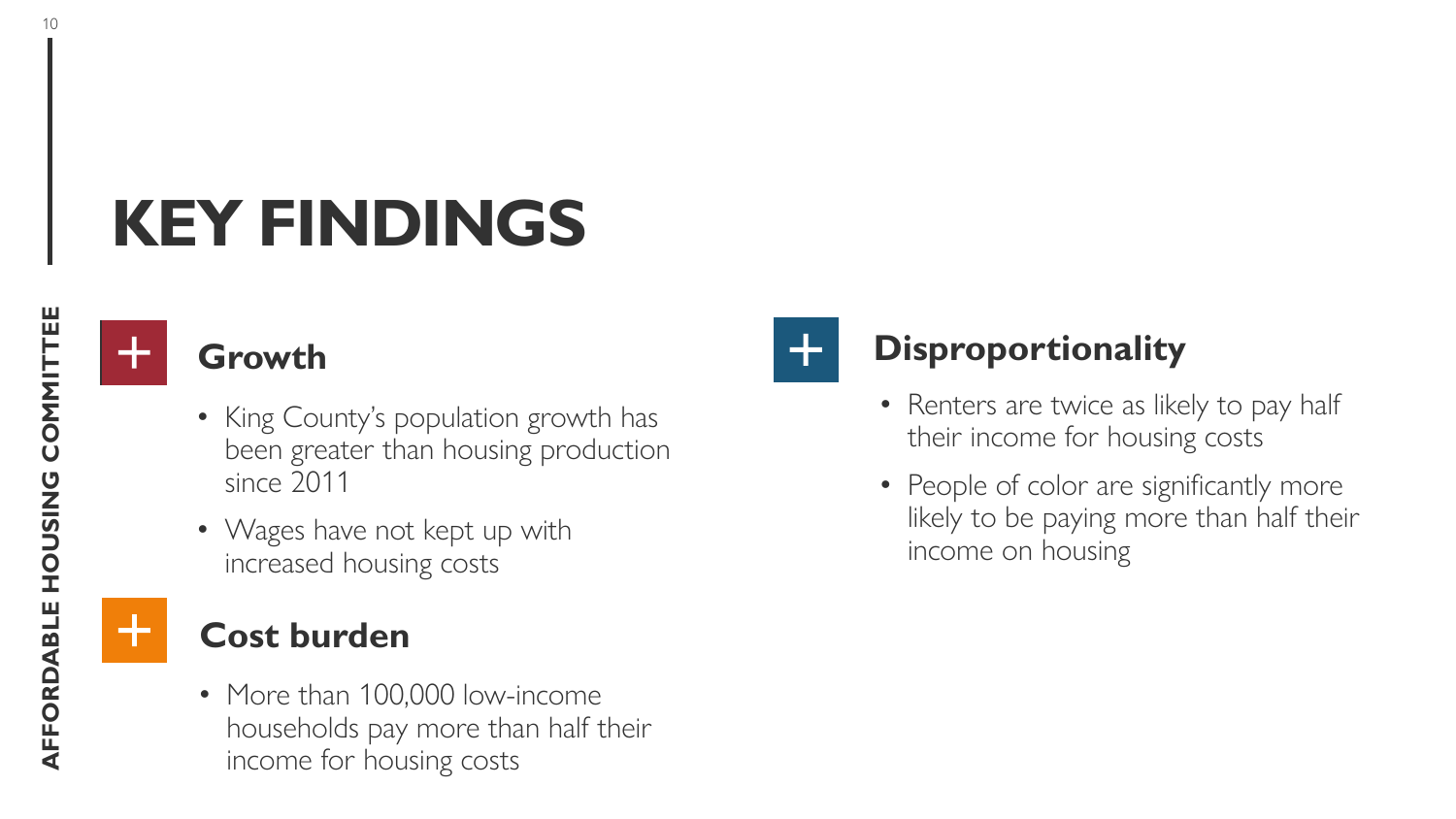#### 244,000 Affordable Homes Needed by 2040



#### **The Need**

- Current estimates show a need for 156,000 affordable homes in King County now and an additional 88,000 affordable homes by 2040 for households earning 80% of Area Median Income (AMI) and below
- The need for new affordable homes is greatest for households earning 30% or less of AMI
- When low-income families spend more than 30% of their income for housing they are cost-burdened and struggle to afford other basic necessities like food, transportation, health care, and child care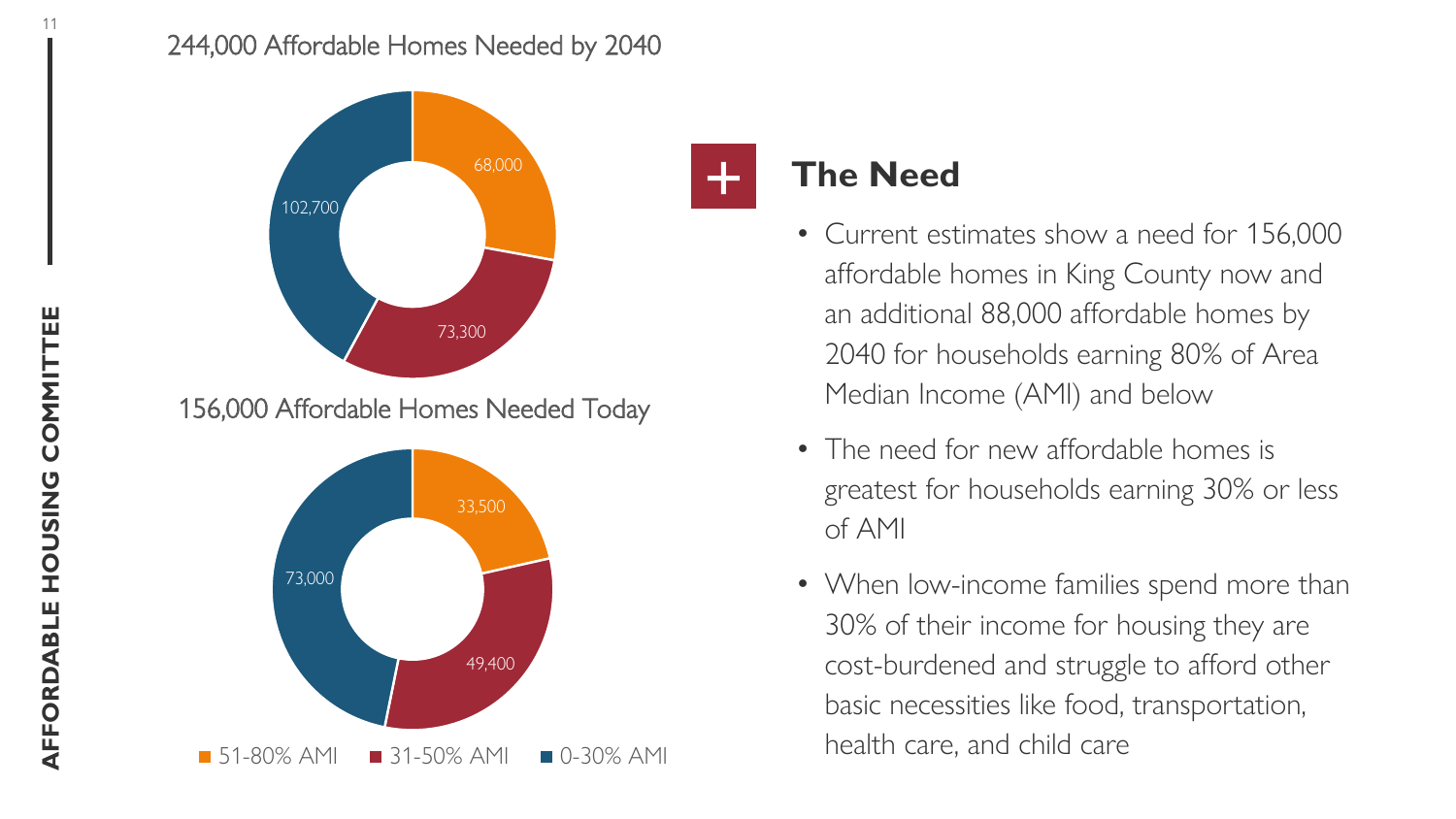

### **THE RESULT**

Five Year Action Plan



#### **Overarching Goal**

Strive to eliminate cost burden for households earning 80% Area Median Income and below, with a priority for serving households at or below 50% Area Median Income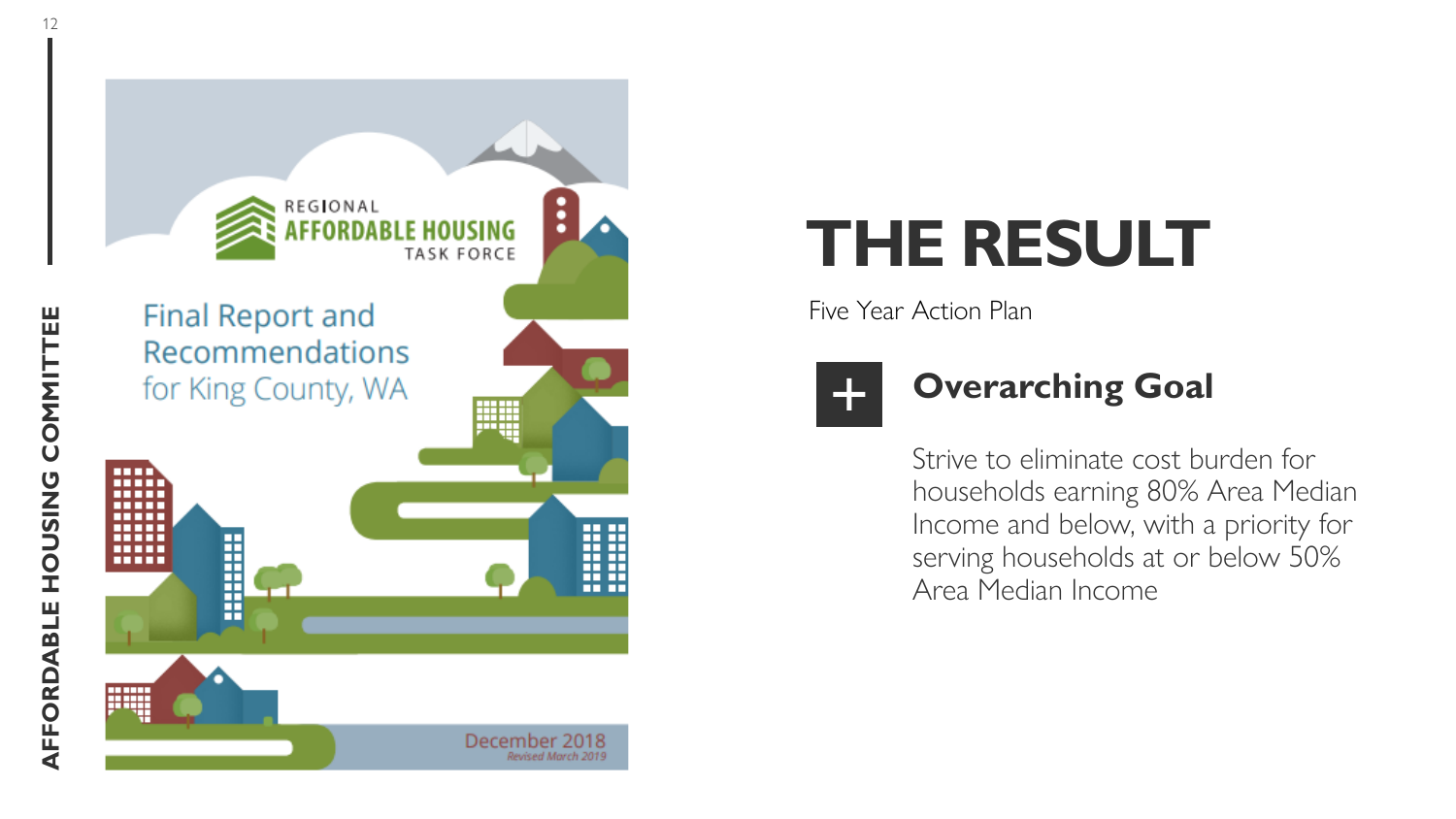Regional and sub-regional collaboration



Create and support an ongoing structure for regional collaboration



Create an Affordable Housing Committee of the Growth Management Planning Council (GMPC)

Support the creation and operation of sub-regional collaborations to increase and preserve B) affordable housing

#### Recent wins!

- ✓ Affordable Housing Committee created
- ✓ South King Housing & Homelessness Partners (SKHHP) created
- ✓ King County funding for sub-regional collaboration in North King County and the Snoqualmie Valley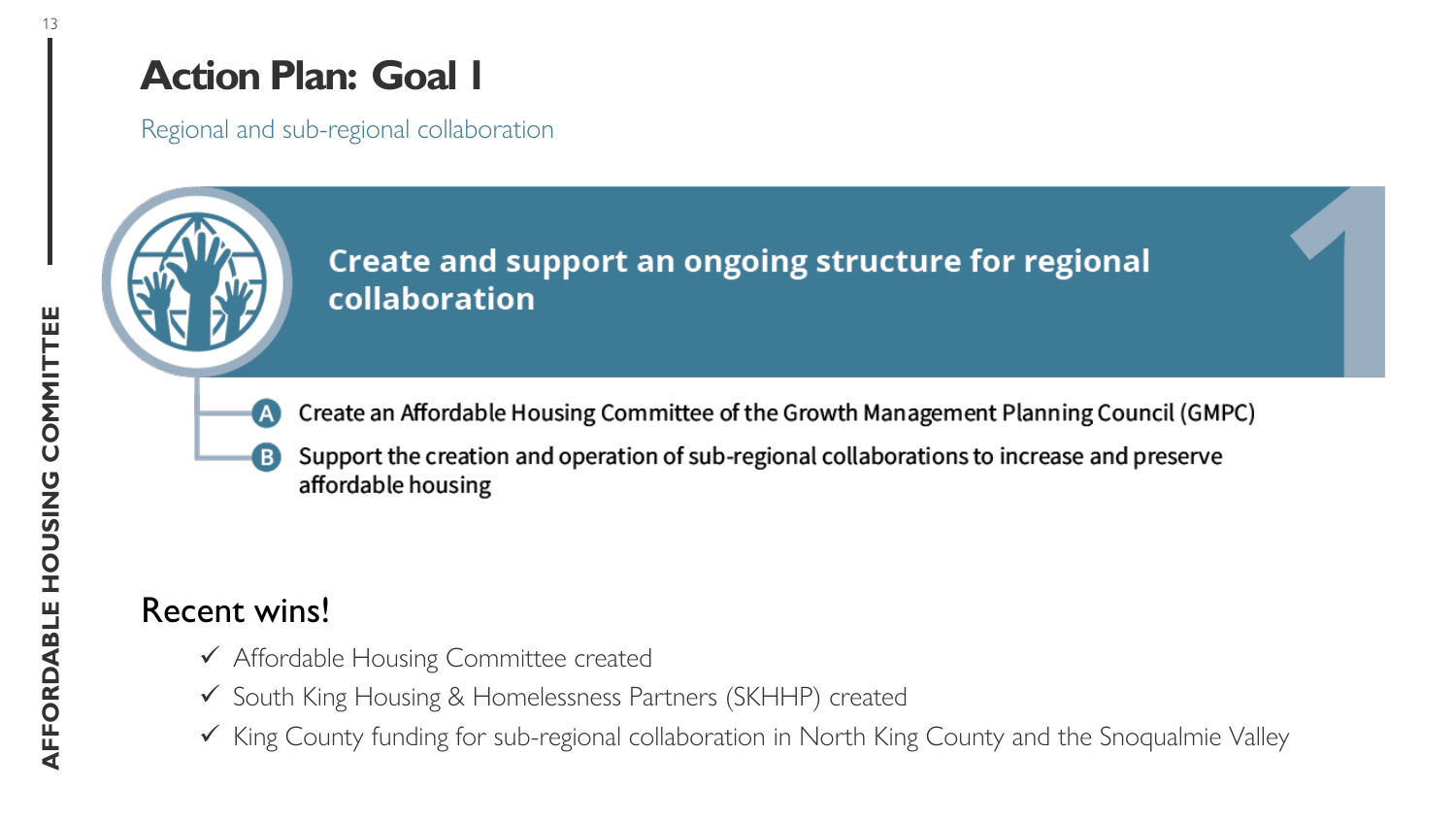Affordability for the lowest-income households

Increase construction and preservation of affordable homes for households earning less than 50% area median income

- The Affordable Housing Committee will work with cities and the County to identify and prioritize new resources and track progress toward the funding goal to build or preserve 44,000 units in the next five years
- 
- Make available at no cost, at deep discount, or for long term lease, under-utilized property from State, County, cities, and non-profit/faith communities
- Develop a short-term acquisition loan fund to enable rapid response to preserve affordable housing developments when they are put on the market for sale

#### Recent wins!

✓ Legislative approval of House Bill 1406, which redirects sales tax revenue to affordable housing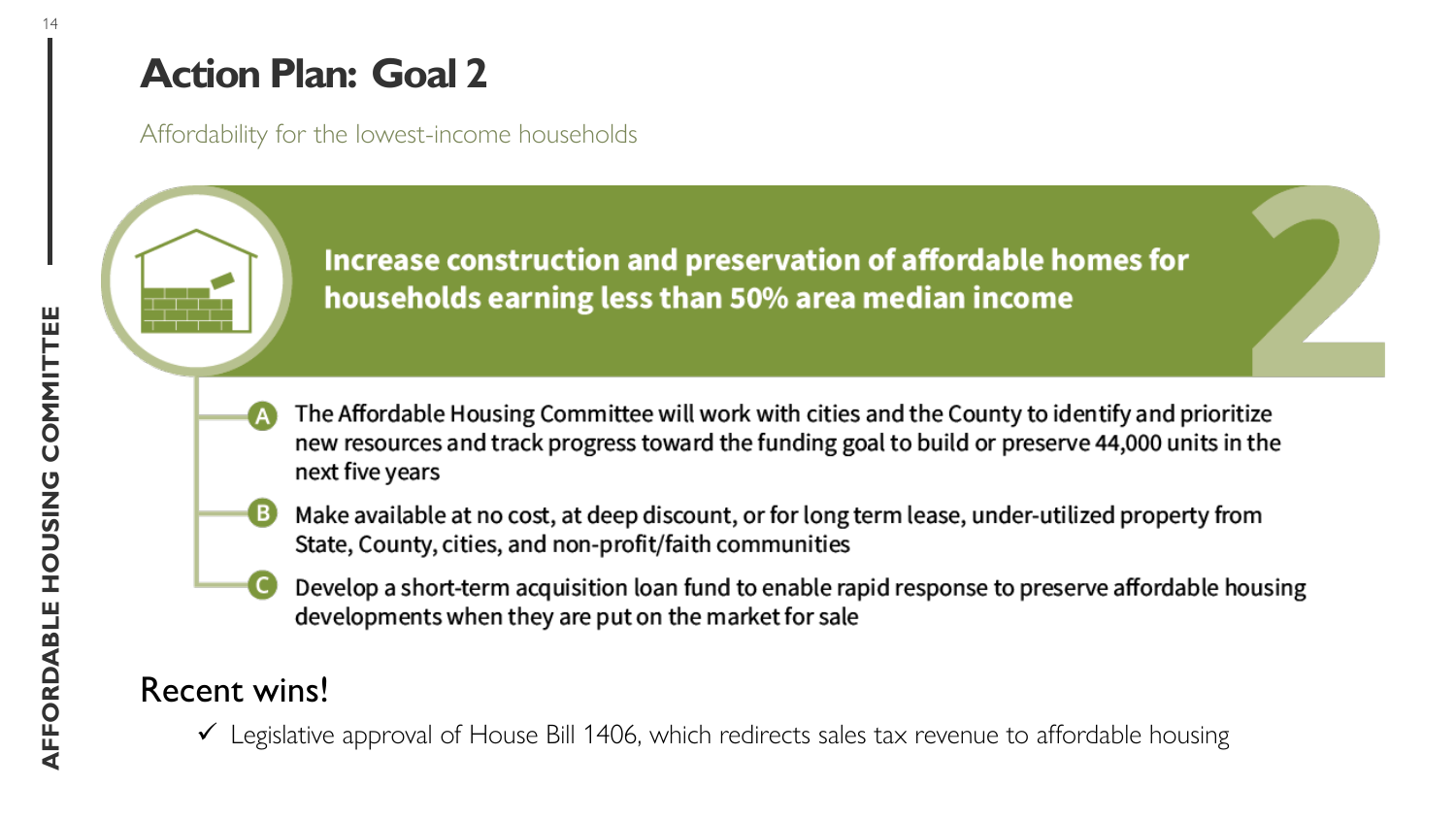Affordability near frequent transit

Prioritize affordability accessible within a half mile walkshed of existing and planned frequent transit service, with a particular priority for high-capacity transit stations

- Implement comprehensive inclusionary/incentive housing policies in all existing and planned frequent transit service to achieve the deepest affordability possible through land use incentives to be identified by local jurisdictions
- 
- Maximize resource available for Transit Oriented Development in the near term
- Create and implement regional land acquisition and development strategy
- Reduce transportation impacts from suburban communities and recognize the need for communities without bus or light rail stations to compete for affordable housing funding

#### Recent wins!

 $\checkmark$  Seattle implemented citywide Mandatory Housing Affordability (MHA)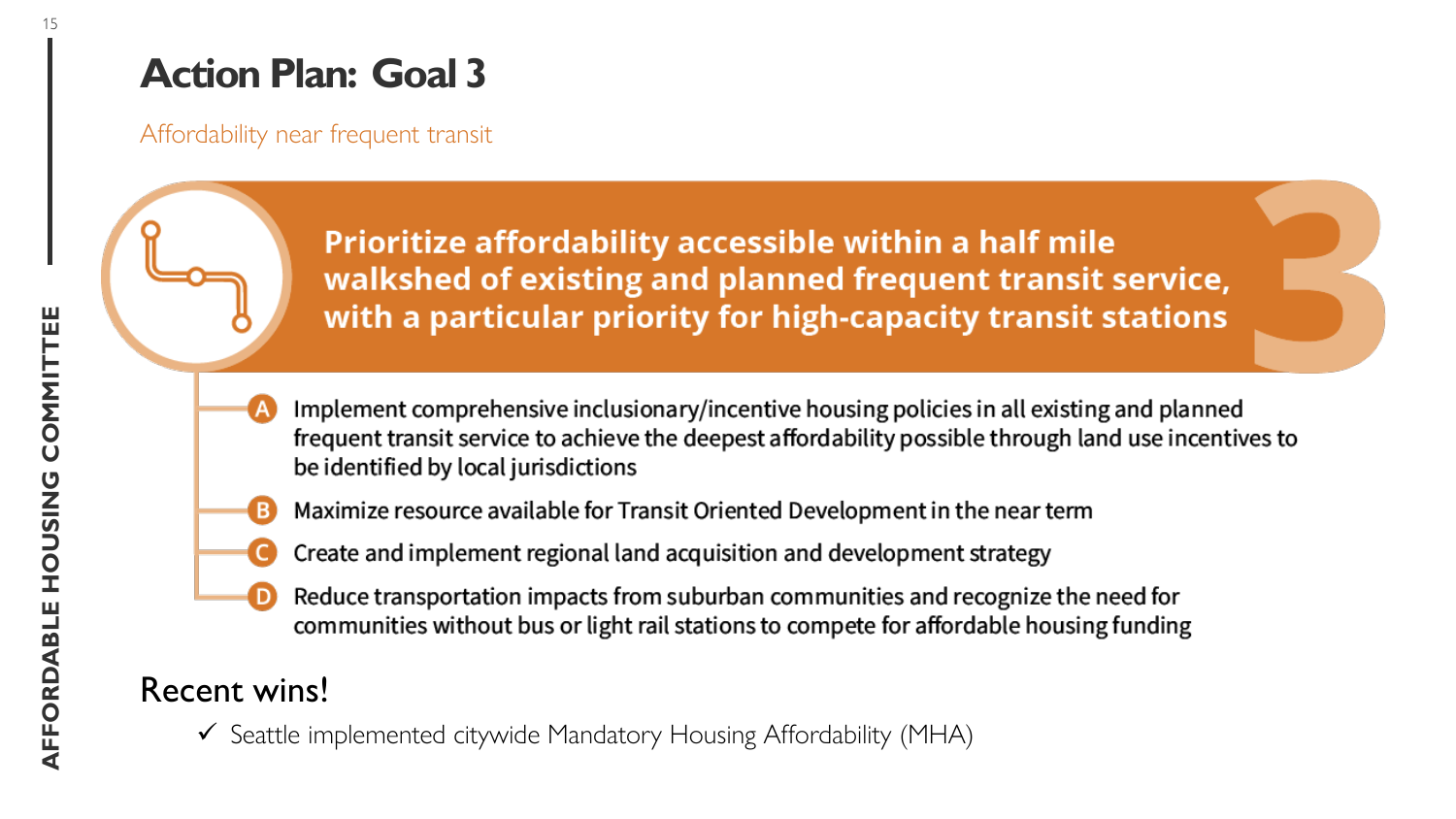#### Access for renters



Preserve access to affordable homes for renters by supporting tenant protections to increase housing stability and reduce risk of homelessness

Propose and support legislation and statewide policies related to tenant protection to ease implementation and provide consistency for landlords



- Strive to more widely adopt model, expanded tenant protection ordinances countywide and provide implementation support
- Expand supports for low-income renters and people with disabilities
- Adopt programs and policies to improve the quality of housing in conjunction with necessary tenant protections

#### Recent wins!

 $\checkmark$  Legislature adopted new eviction protections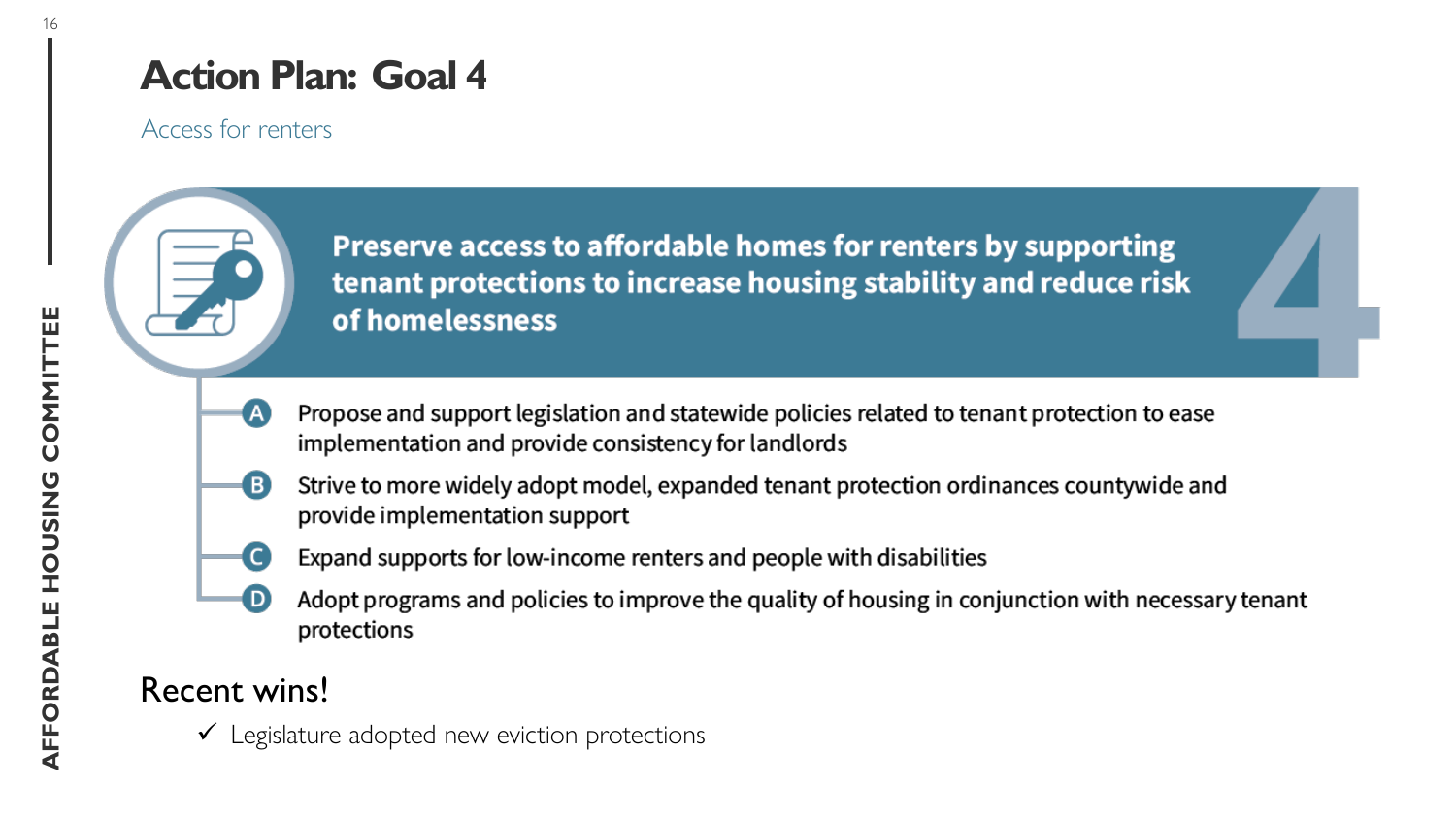Anti-displacement measures

Protect existing communities of color and low-income communities from displacement in gentrifying communities



- Authentically engage communities of color and low-income communities in affordable housing development and policy decisions
- 
- Increase investments in communities of color and low-income communities by developing programs and policies that serve individuals and families at risk of displacement

#### Recent wins!

- ✓ Veterans, Seniors and Human Services Levy funds awarded for Othello co-op development
- ✓ King County supported modular housing with Chief Seattle Club to serve members of the urban native community experiencing homelessness
- ✓ Seattle proposed updates to Affirmative Marketing and Community Preference policies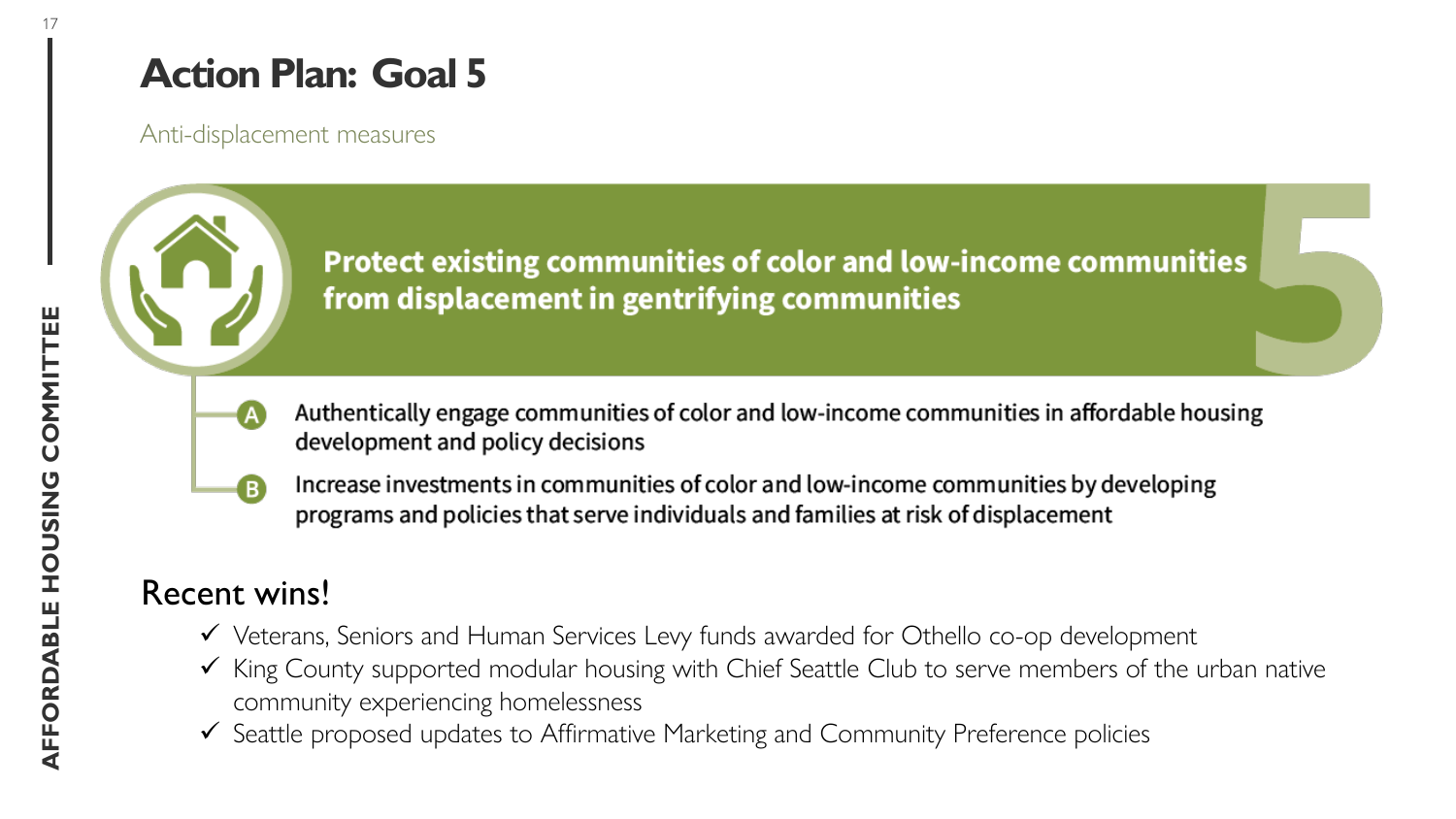Increase development capacity and housing choices

Promote greater housing growth and diversity to achieve a variety of housing types at a range of affordability and improve jobs/housing connections throughout King County



- Update zoning and land use regulations (including in single-family low-rise zones) to increase and diversify housing choices
- Decrease costs to build and operate housing affordable to low-income households B.
- Incentivize growth and affordability goals by expanding tools for investments in local infrastructure C
	- Expand and preserve homeownership opportunities for low-income households

#### Recent wins!

- $\checkmark$  Legislature approved condo liability reform law
- ✓ King County Sewer Capacity Charge Reduction for new affordable units approved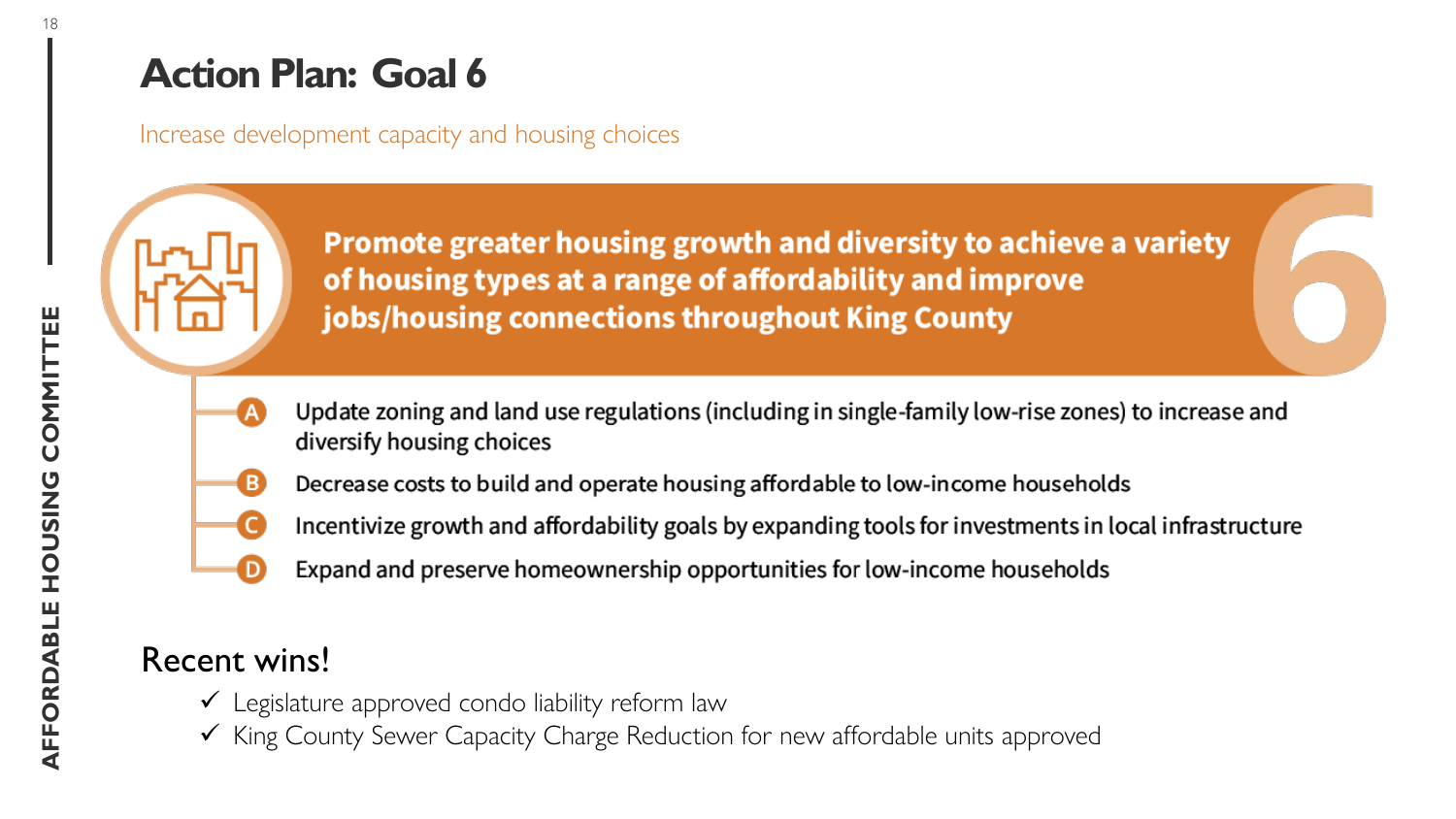#### Community engagement

Better engage local communities and other partners in addressing the urgent need for and benefits of affordable housing



- Support engagement of local communities and residents in planning efforts to achieve more affordable housing
- Expand engagement of non-governmental partners (philanthropy, employers, investors, private B. developers and faith communities) to support efforts to build and site more affordable housing

#### Recent wins!

- $\checkmark$  Microsoft announced \$500 million contribution for affordable housing
- $\checkmark$  Faith communities countywide donate, discount, or hold for sale land for affordable housing construction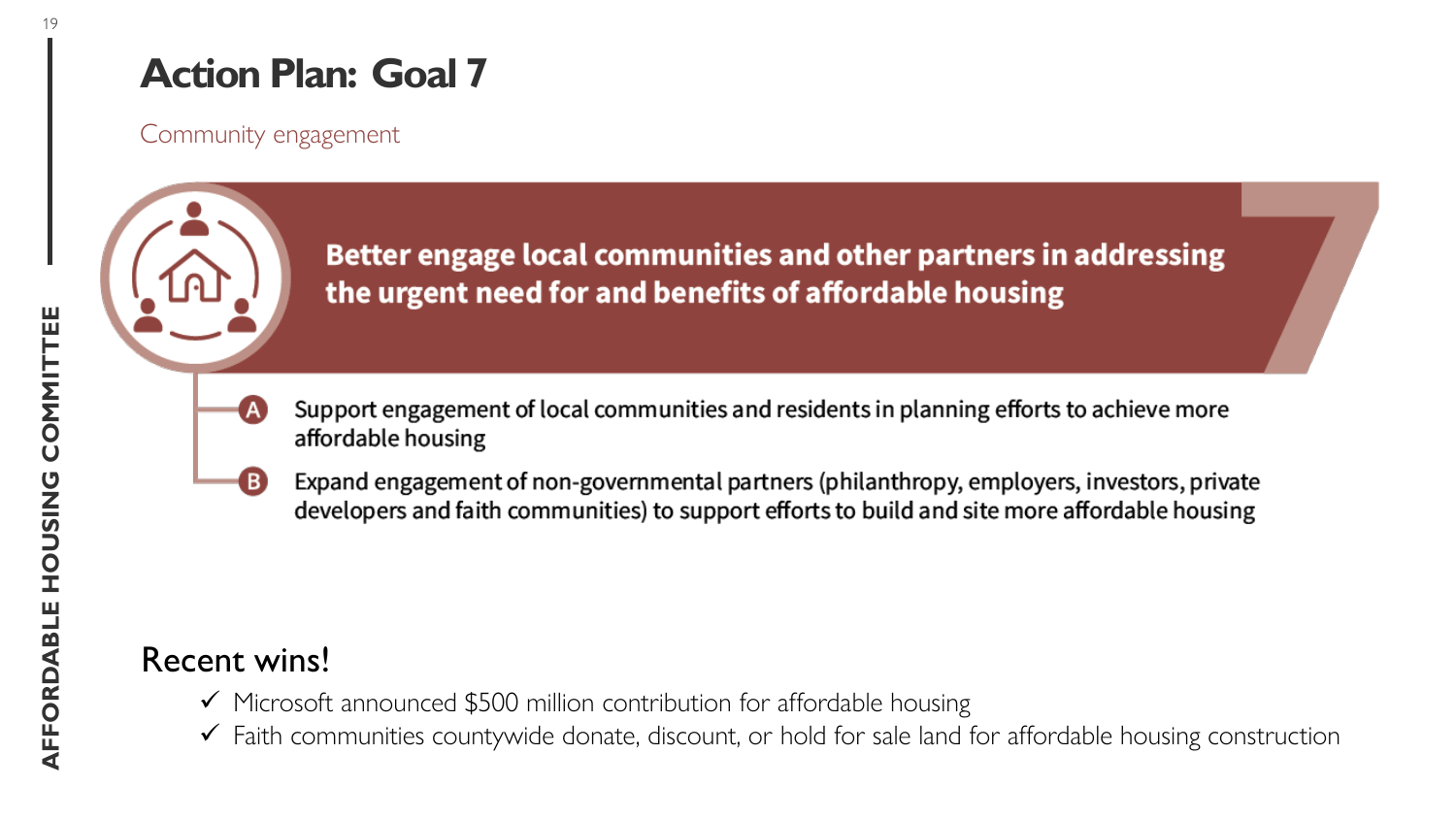### **ONE THING**

What one action, strategy or goal would you like to see prioritized first?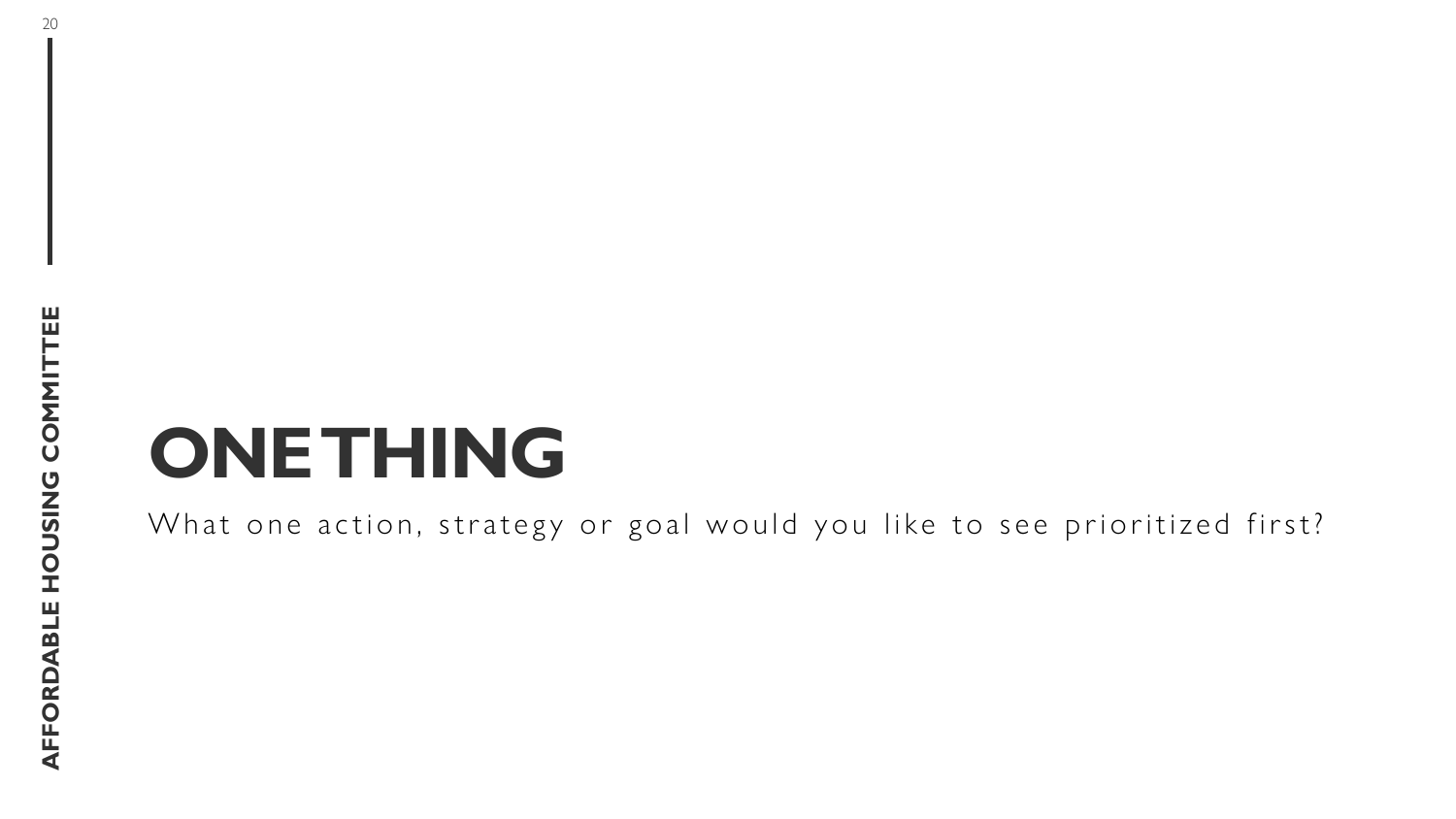## **GOVERNANCE AND LOGISTICS**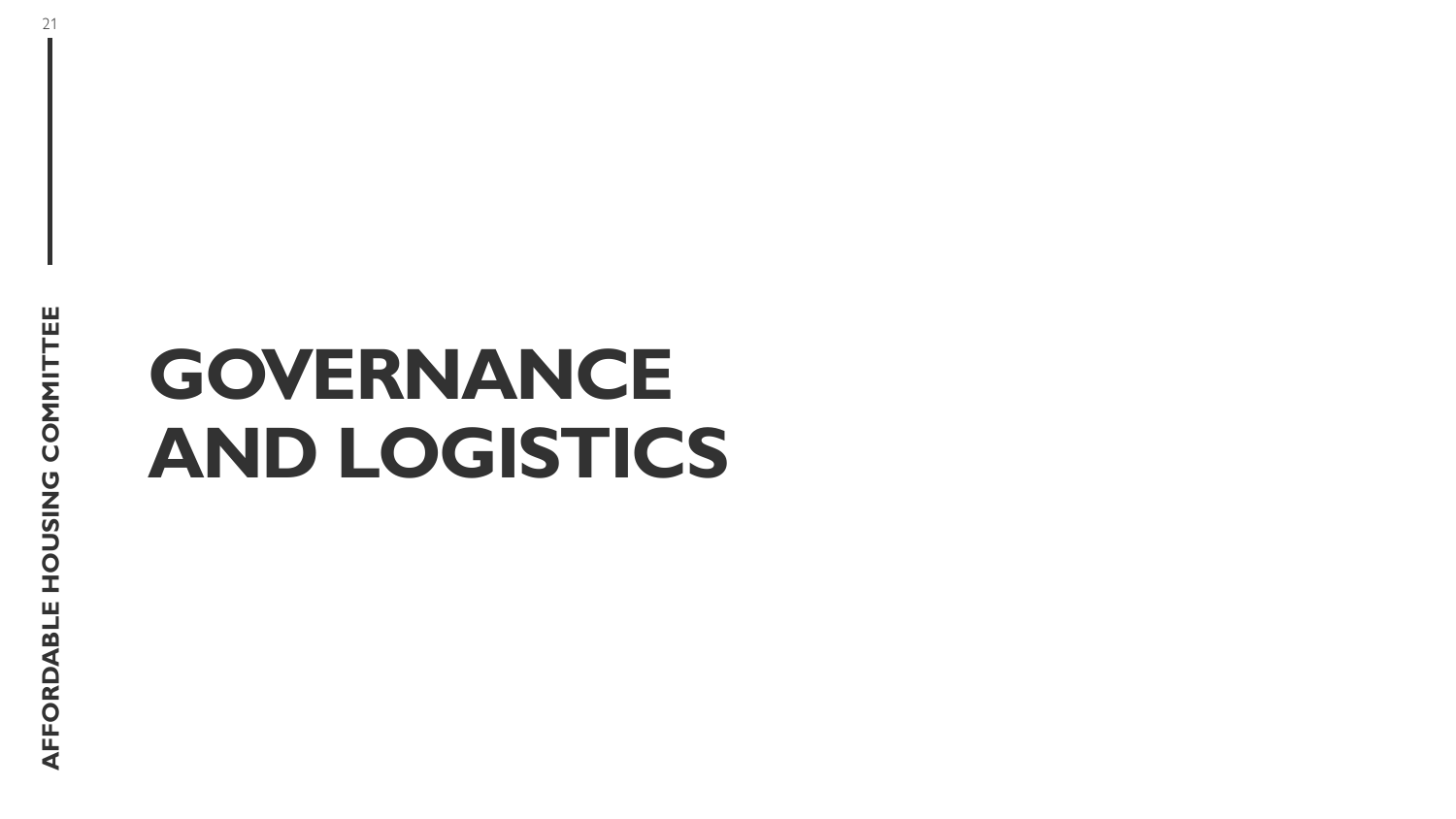#### **AFFORDABLE HOUSING COMMITTEE ROSTER**

| Name                                                                | Organization/Jurisdiction                                |
|---------------------------------------------------------------------|----------------------------------------------------------|
| Patricia Akiyama                                                    | Master Builders Association of King & Snohomish Counties |
| Don Billen                                                          | Sound Transit                                            |
| Susan Boyd                                                          | <b>Bellwether Housing</b>                                |
| Jane Broom                                                          | Microsoft Philanthropies                                 |
| Kelly Coughlin                                                      | SnoValley Chamber of Commerce                            |
| Chelsea Hicks                                                       | Northwest Justice Project                                |
| Nicole Vallestero Keenan-Lai                                        | Puget Sound Sage                                         |
| Stephen Norman                                                      | King County Housing Authority                            |
| <b>Brett Waller</b>                                                 | Washington Multi-Family Housing Association              |
| Bryce Yadon                                                         | Futurewise                                               |
| Councilmember (CM) Claudia Balducci                                 | King County                                              |
| <b>CM Larry Gossett</b>                                             | King County                                              |
| CM Jeanne Kohl-Welles                                               | King County                                              |
| Mayor David Baker, Kenmore                                          | Sound Cities Association                                 |
| Mayor Debbie Bertlin, Mercer Island                                 | Sound Cities Association                                 |
| CM Claude DaCorsi, Auburn                                           | Sound Cities Association                                 |
| CM Nancy Tosta, Burien                                              | Sound Cities Association                                 |
| Mayor Ken Hearing, North Bend (alt.)                                | Sound Cities Association                                 |
| CM Marli Larimer, Kent (alt.)                                       | Sound Cities Association                                 |
| CM Ryan McIrvin, Renton (alt.)                                      | Sound Cities Association                                 |
| Dep. Mayor Lynne Robinson, Bellevue (alt.)                          | Sound Cities Association                                 |
| Councilmember Mike O'Brien                                          | City of Seattle                                          |
| Emily Alvarado, Office of Housing (on behalf of Mayor Jenny Durkan) | City of Seattle                                          |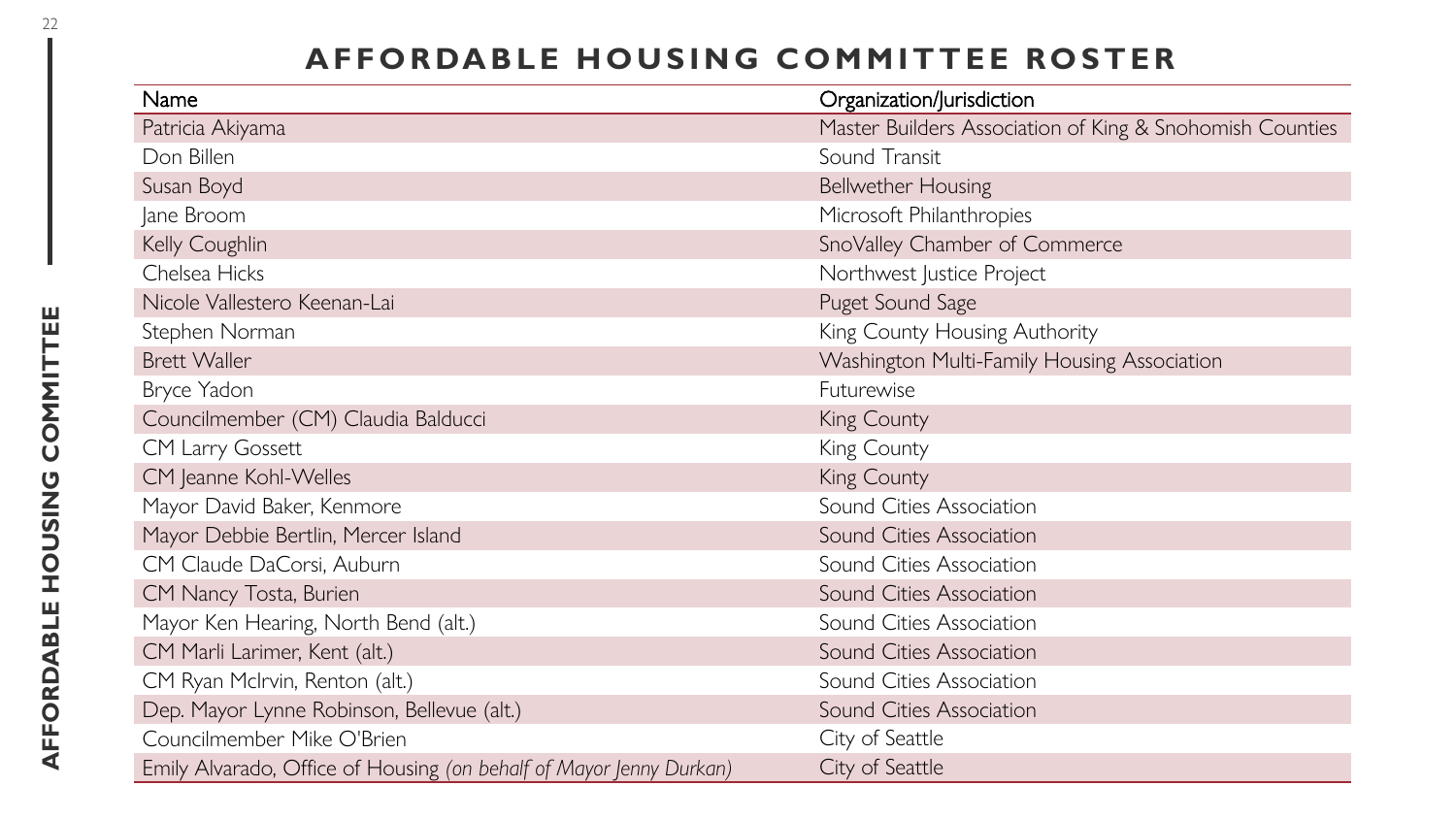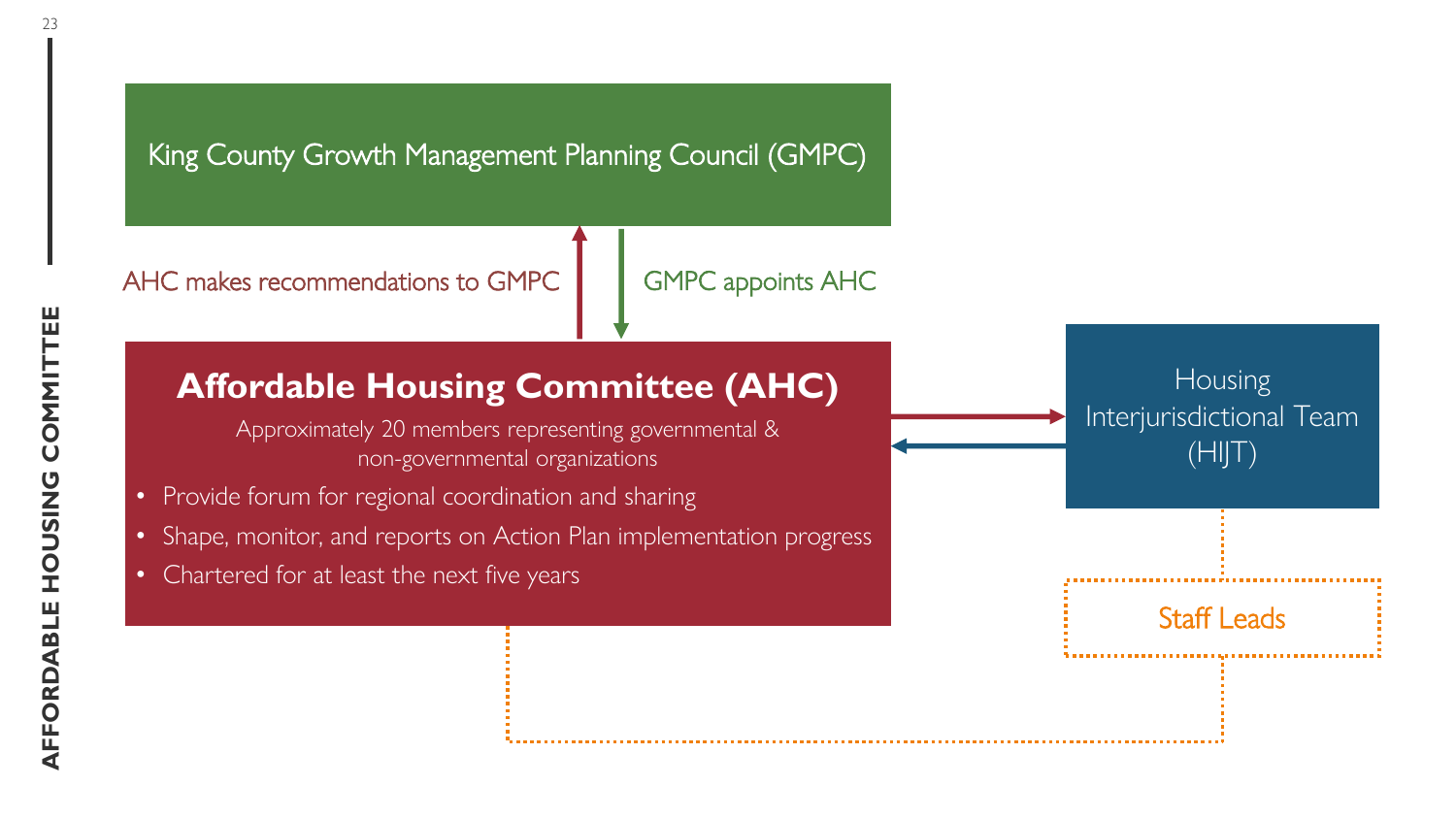### **AFFORDABLE HOUSING COMMITTEE RESPONSIBILITIES**

- Recommend Countywide Planning Policy changes
- Recommend measures to improve Action Plan implementation
- Recommend incentives for regional solutions
- Recommend Action Plan implementation strategies to other regional governing bodies
- Advocate for state and federal policy changes
- Provide guidance regarding alignment between the Action Plan and comprehensive plans
- Adopt an annual work plan
- Release an **annual report** to measure countywide and jurisdictional progress to implement the Action Plan, the countywide need, and the cost-burden gap
- **Evaluate the effectiveness of the Committee** in furthering the Action Plan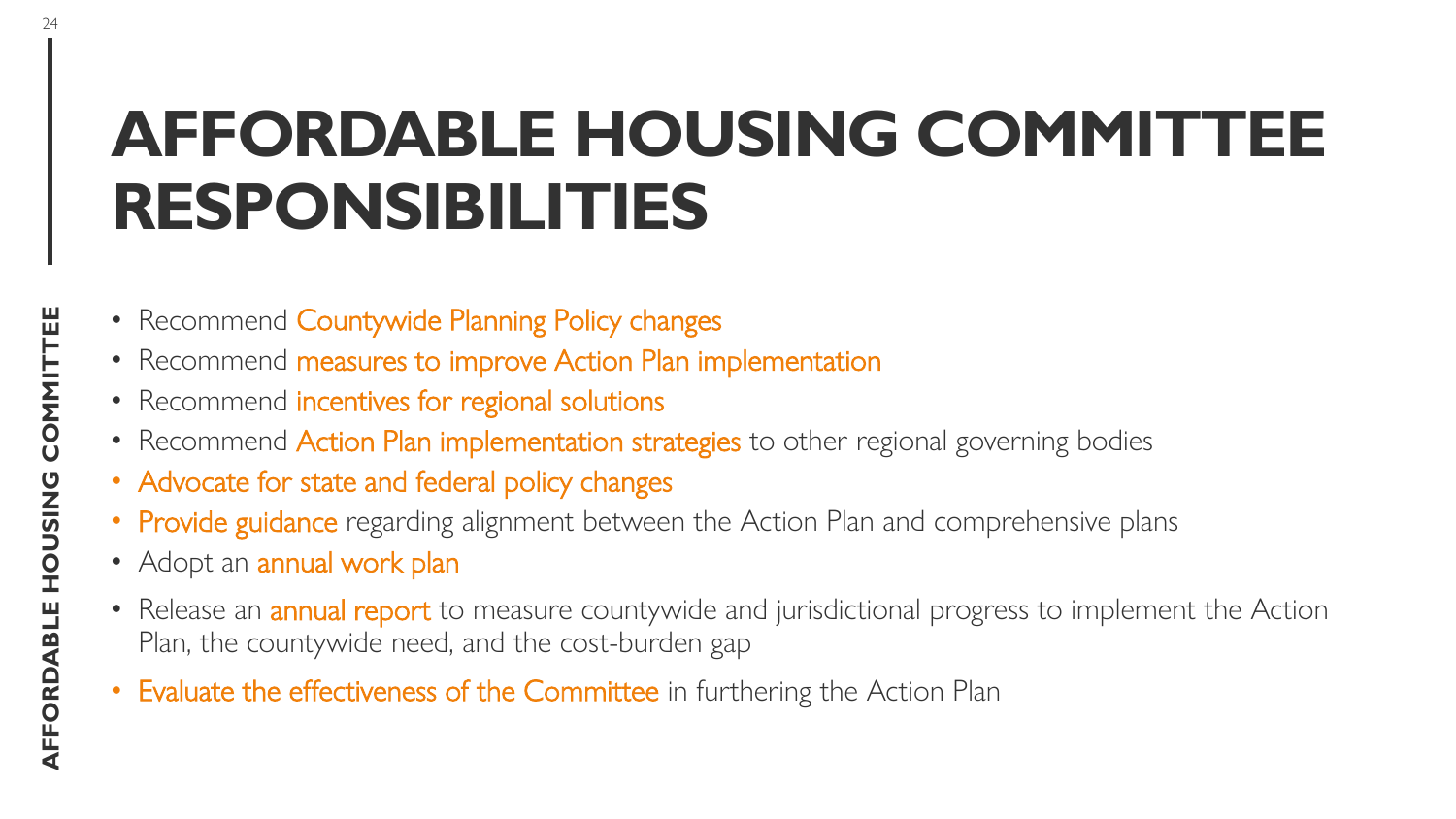### **HOUSING INTERJURISDICTIONAL TEAM (HIJT)**



- 12-24 staff from Sound Cities Association cities, King County, transit agencies, ARCH, SKHHP and stakeholder groups
- Provide diverse knowledge on activities and issues in King County communities
- Directed by the Committee
- Present at AHC meetings as-needed
- Meet monthly



#### **Structure Responsibilities**

- Draft Committee's annual work plan, schedule, agendas and materials
- Provide technical assistance to jurisdictions; share best practices and model legislation
- Prepare data dashboard and annual report
- Engage communities of color and lowincome communities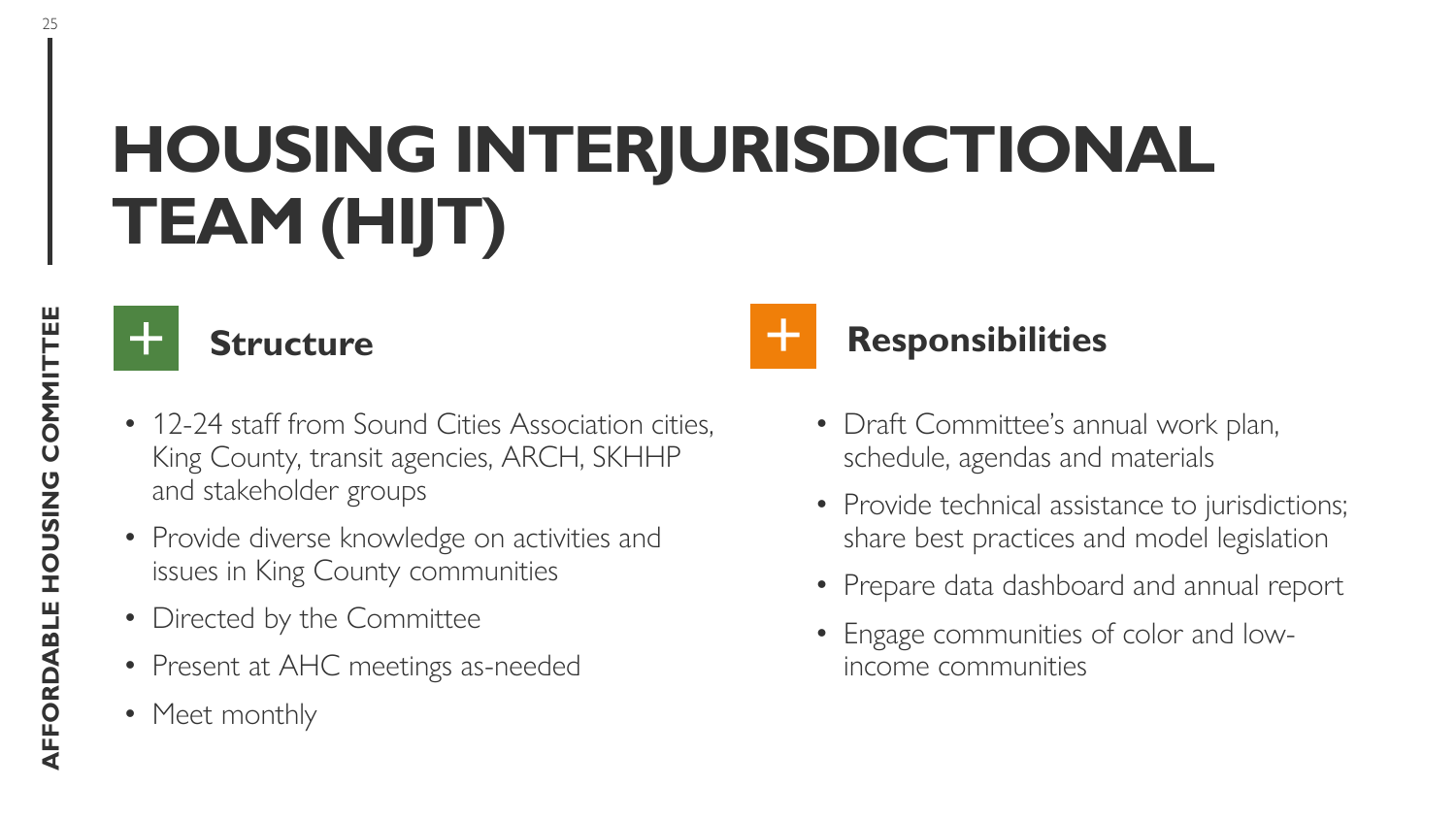### **STAFF LEADS**

- 3 King County Department of Community and Human Services (DCHS) staff—a manager, a coordinator, and data planner
- Convene and lead the HIJT
- Primary staff support for the AHC
- Works closely with AHC chair and vice chair and is in regular contact with all members of the AHC and HIJT

| unty $\overline{\mathsf{\Gamma}}$<br>anage |  |
|--------------------------------------------|--|
| ind lea                                    |  |
| aff su <mark>r</mark>                      |  |
| sely w<br>of the                           |  |
|                                            |  |

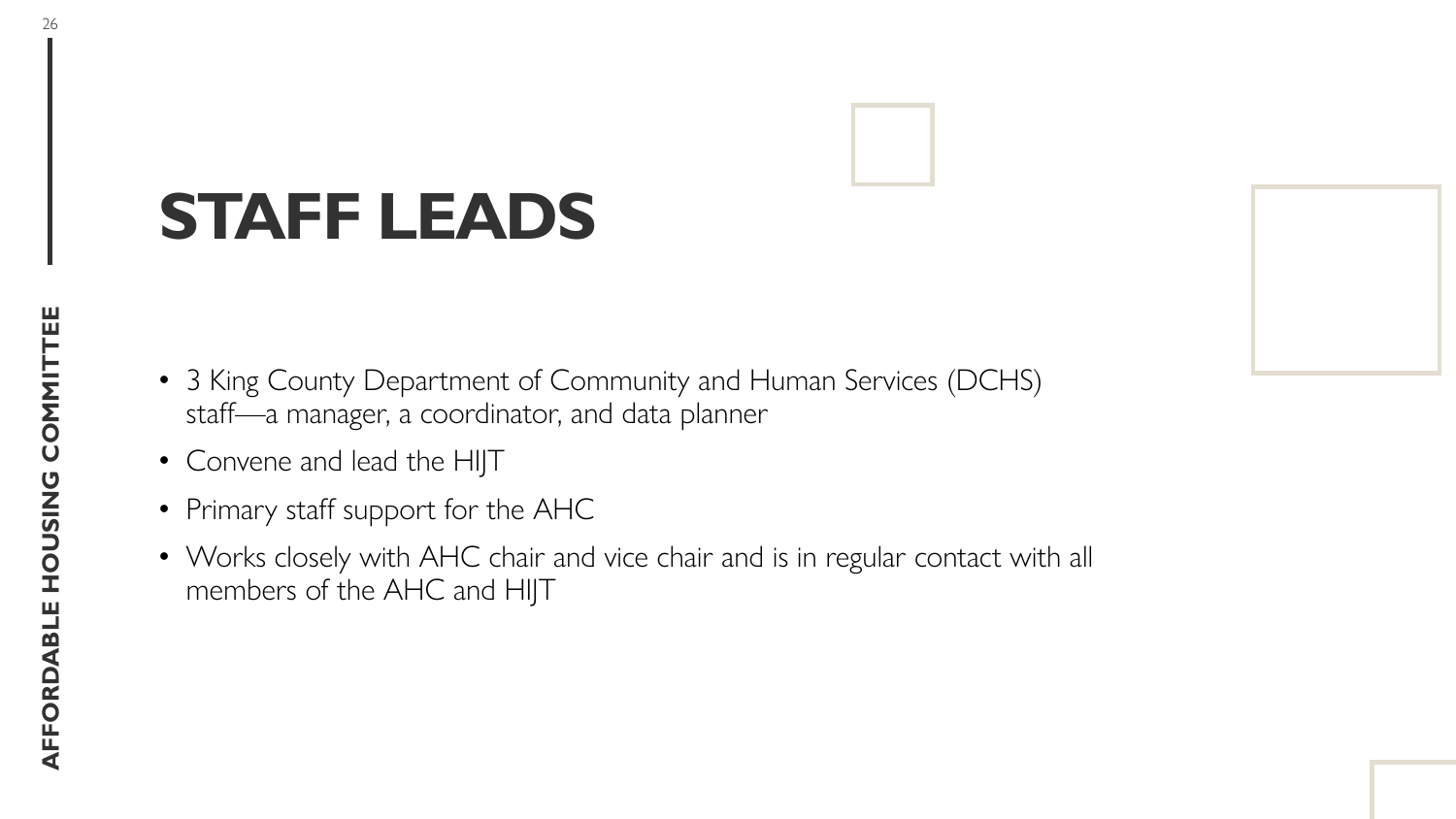### **COMMITTEE MEETINGS**

- Committee members are encouraged to attend meetings in person, but can participate and vote via telephone or other electronic means as technology allows
- Members participating remotely should alert the Chair and lead committee staff in writing at least 24 hours in advance of the meeting
- Meet bimonthly at a minimum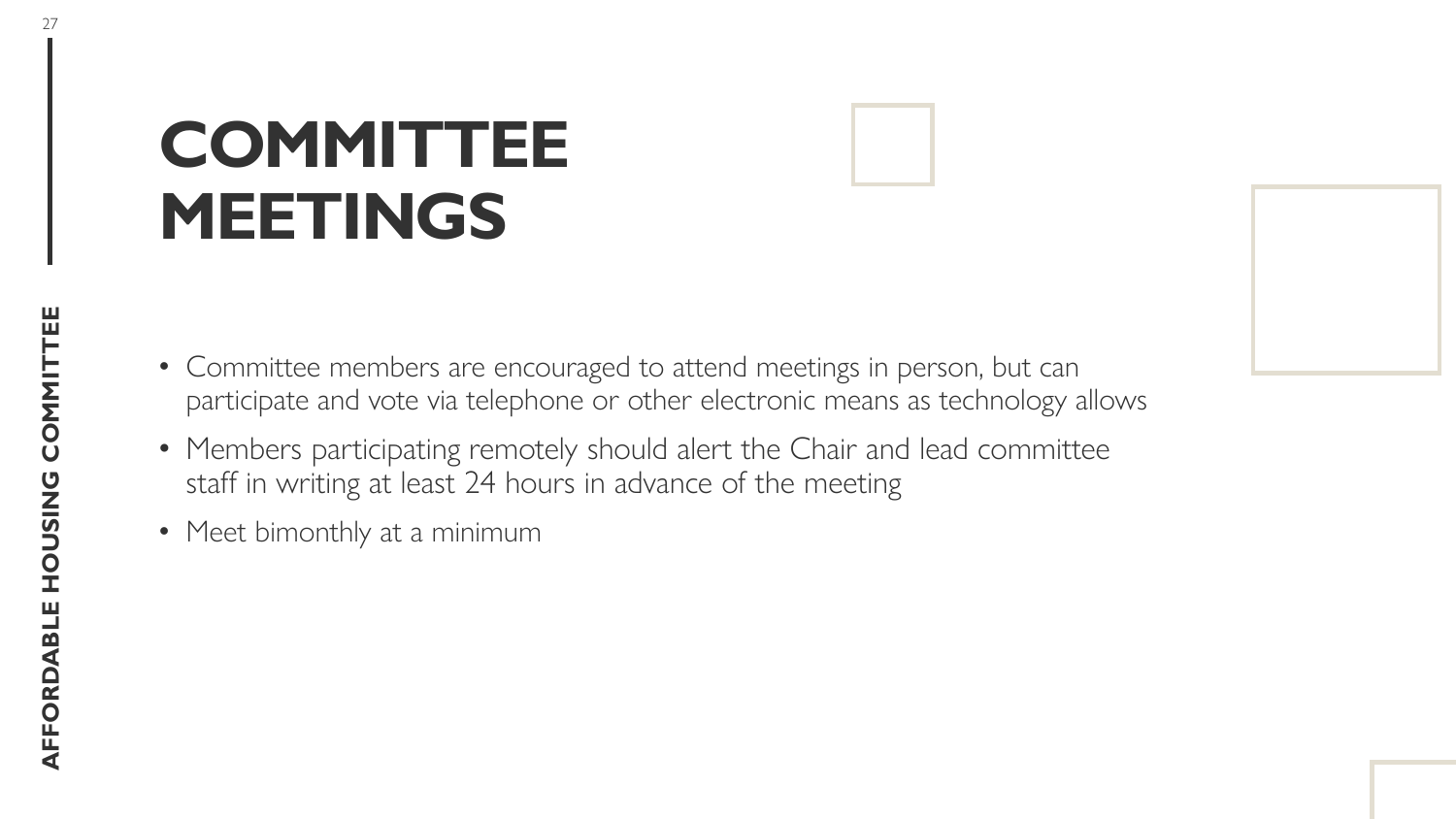### **ALTERNATES**

- Committee members may select an alternate to participate when they are unable to attend meeti
- Members sending alternates should alert the Chair and lead committee staff (McCaela) in writing at least 24 hours in advance of the meeting
- Alternates have full voting rights when the committee member is absent

| ings | sele            |
|------|-----------------|
|      | es sh<br>it lea |
|      | right           |
|      |                 |

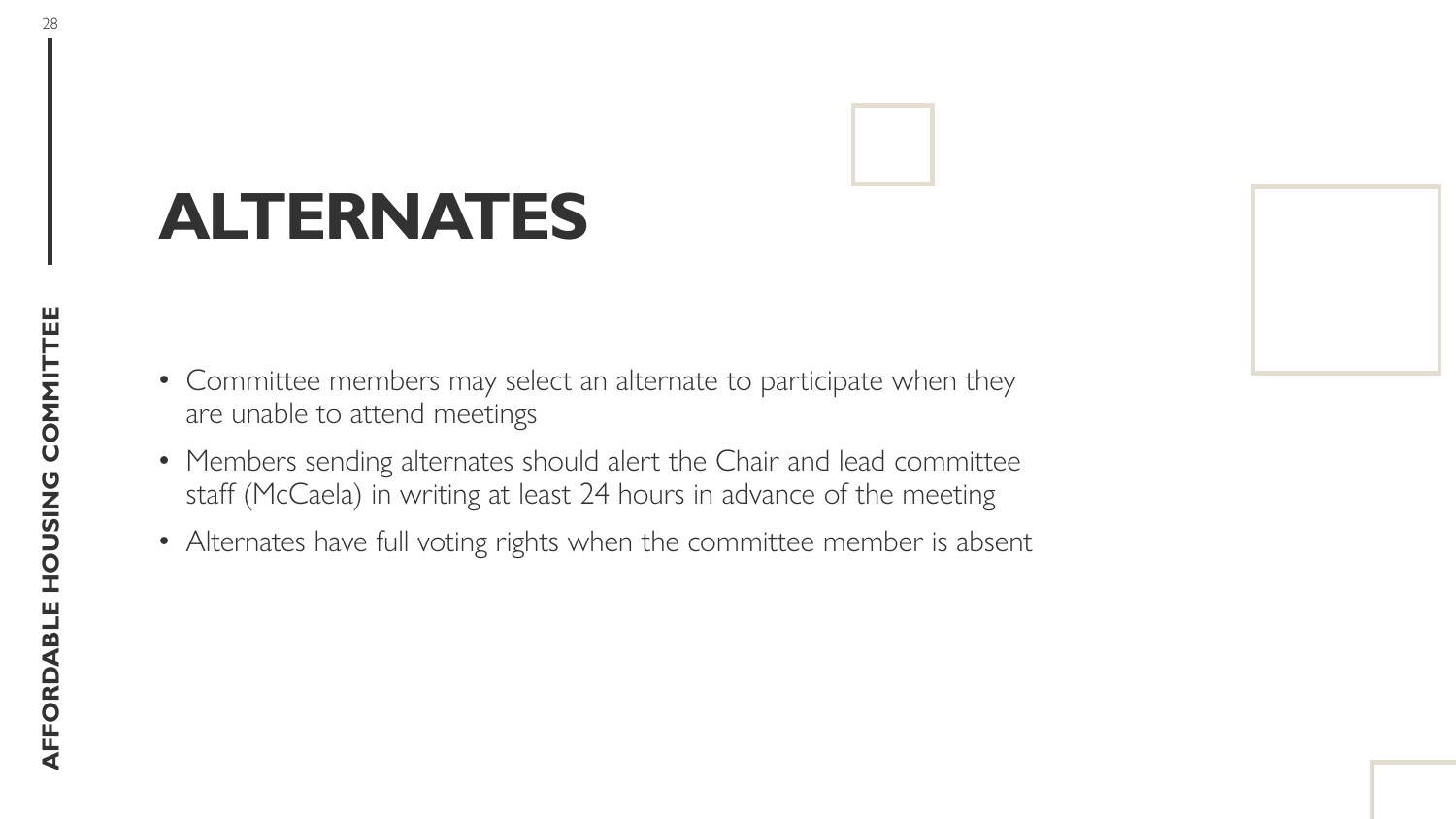### **SCHEDULING**

- Meet June 21<sup>st</sup>, July 30<sup>th</sup>, then every other month
- Polls for September, November, and all of 2020
- Meeting materials can be found on King County DCHS's Housing, Homelessness and Community Development Division's webpage
	- www.kingcounty.gov/depts/community-human-services/housing/affordable-housing-committee.aspx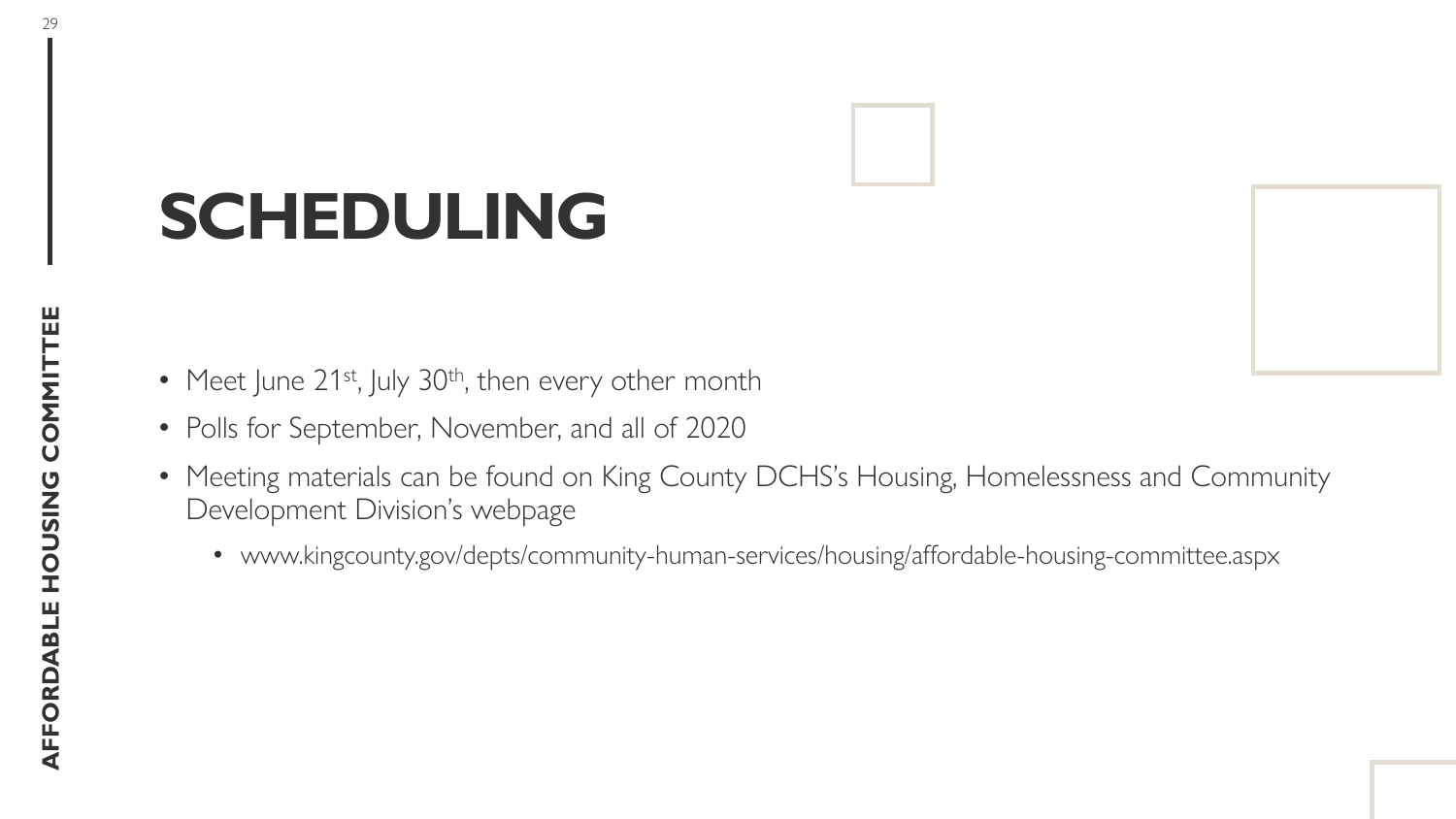### **RULES OF ENGAGEMENT**



- Review the meeting materials in advance
- Engage with the subject matter
- Arrive at meetings on time and stay until the agenda is completed
- Review meeting materials in advance
- Review and approve summary meeting notes
- Develop recommendations
- Communicate with constituents and stakeholders about the work of the AHC
- Commit to finding common solutions
- Everyone participates
- Listen and talk
- Seek the highest good for the entire community
- Maintain positive atmosphere: respect, balance, no accusations, no blaming
- Be willing to hear new information and change your mind
- Propose something better
- Consider those not present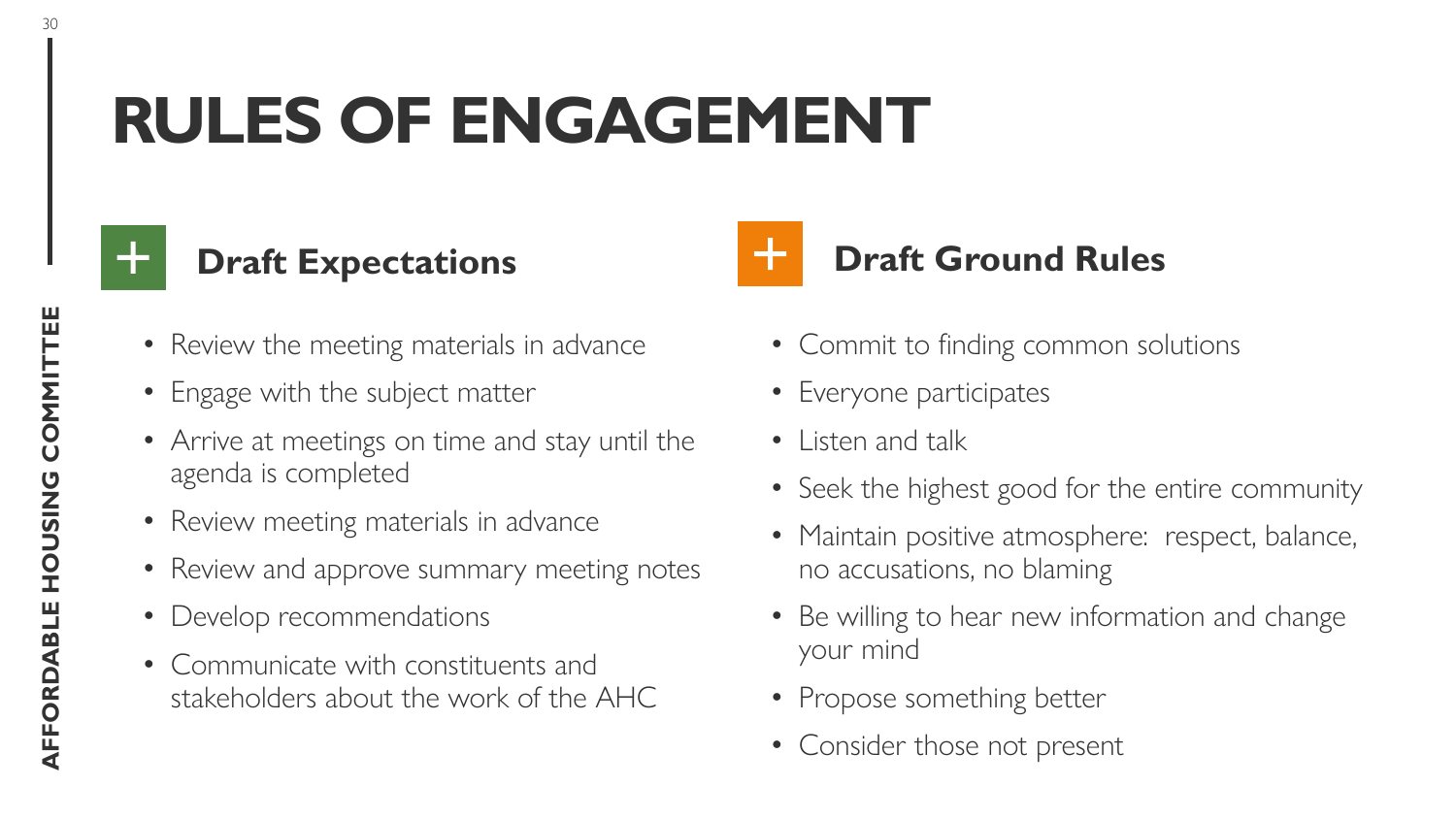### **ETHICS & PUBLIC DISCLOSURE**

|  |                                                                                                                         | <b>Service Service</b> |                                                                                                                |
|--|-------------------------------------------------------------------------------------------------------------------------|------------------------|----------------------------------------------------------------------------------------------------------------|
|  | $\mathcal{L}(\mathcal{L})$ and $\mathcal{L}(\mathcal{L})$ and $\mathcal{L}(\mathcal{L})$ and $\mathcal{L}(\mathcal{L})$ |                        | and the state of the state of the state of the state of the state of the state of the state of the state of th |
|  |                                                                                                                         |                        |                                                                                                                |
|  |                                                                                                                         |                        |                                                                                                                |

- Think you might have a conflict of interest on a matter?
	- Alert Chair
	- Recuse yourself from relevant votes



- The business of the committee is subject to the Public Records Act RCW 42.56
- Please review the Public Records Act training slide deck in your binder
- Non-elected members should copy their County-assigned email addresses when communicating about committee business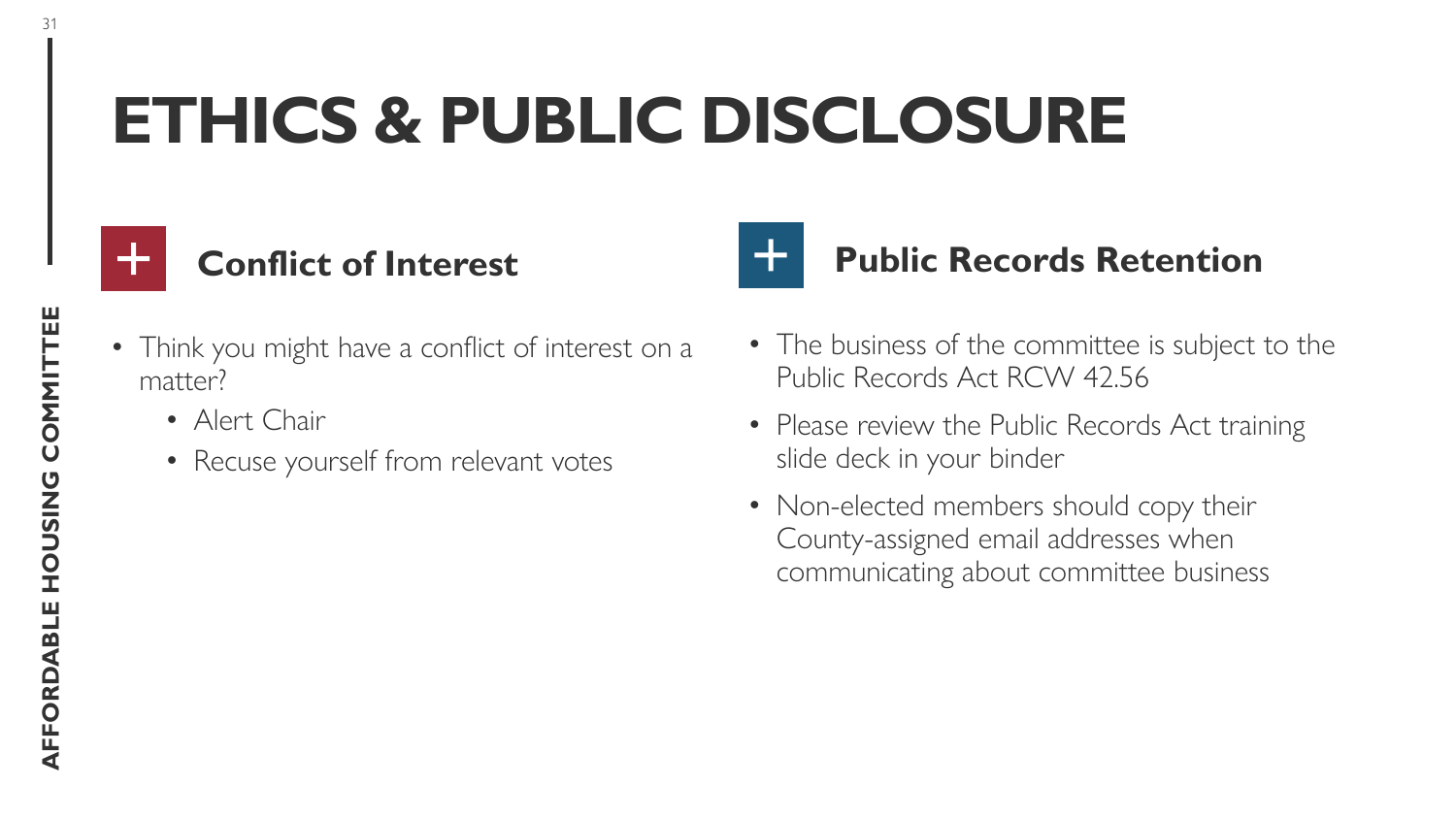### **DECISION MAKING**

- Decisions made by consensus
	- Commitment to finding solutions that everyone actively supports, or at least can live with
	- Takes into account all opinions, ideas and concerns
	- You shouldn't overrule minority opinions, rather work to find a solution that addresses everyone's concerns

Courtesy of www.seedsforchange.org.uk/consensus.pdf

- If consensus is not possible, then decisions can be put to a vote and require the majority of the members present
	- A quorum must be present for a vote
	- Quorum is 50% of total members, plus one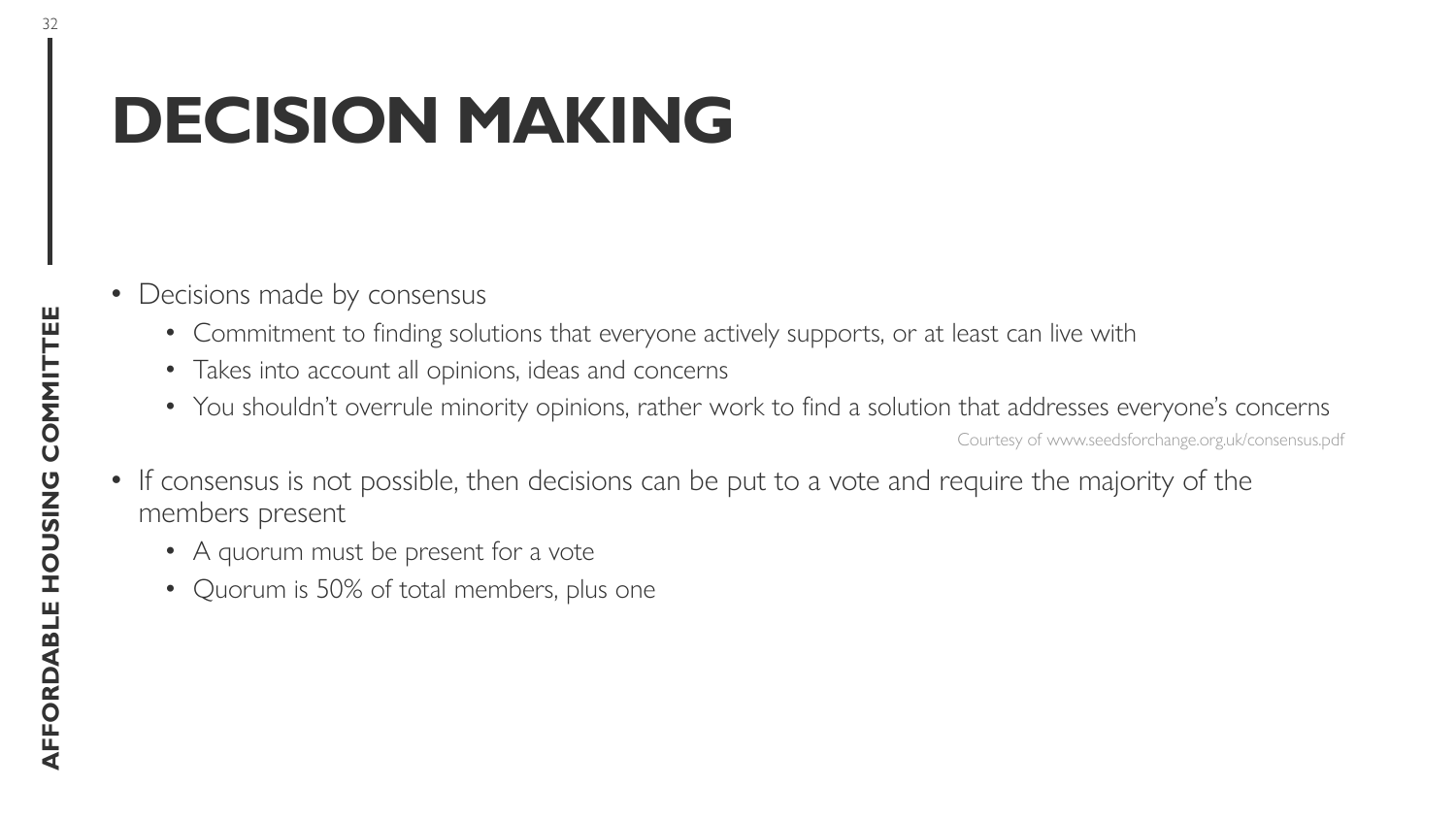### **PROPOSED DELIBERATION PROCESS**

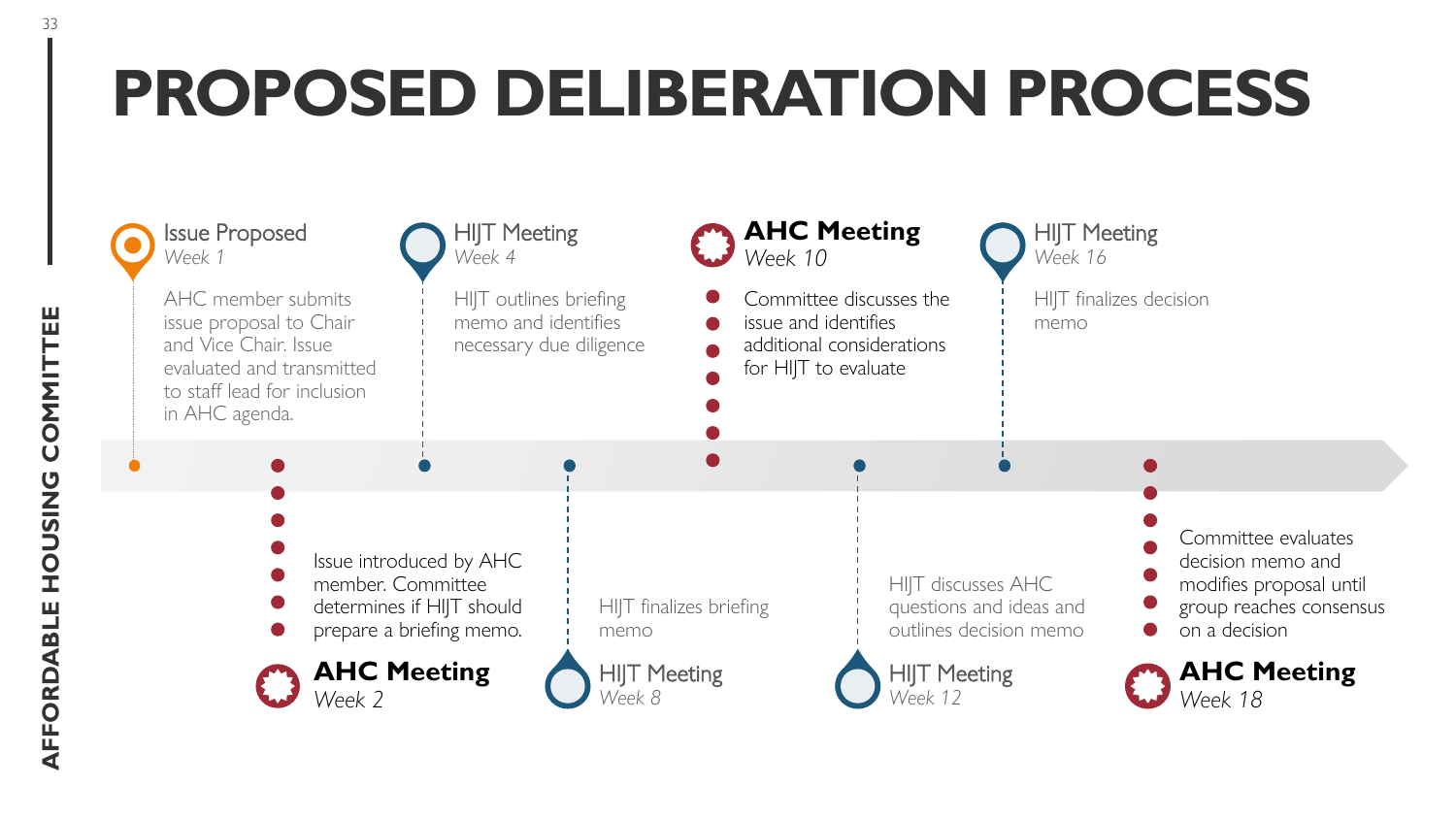### **LEADERSHIP**



#### *Qualifications*

• Elected official who serves on the GMPC

#### *Responsibilities*

- Develop the draft annual work plan, in consultation with Vice Chair and with staff support
- Set meeting agendas in consultation with Vice Chair
- Work with staff to recommend and approve meeting materials
- Chair meetings
- Provide guidance to staff
- Provide regular update to the GMPC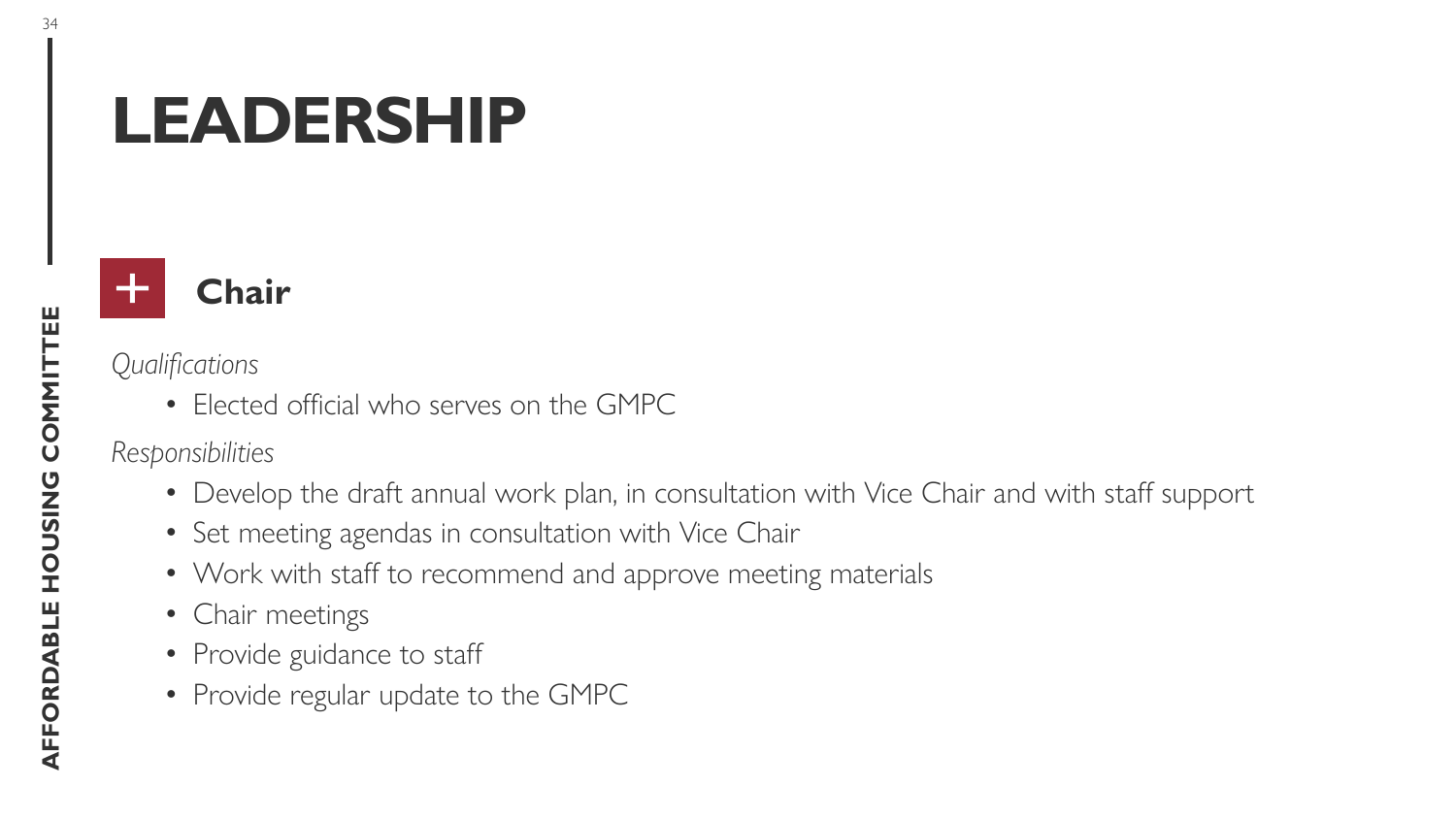### **LEADERSHIP**

#### **Vice Chair**

*Qualification*

• Non-elected representative

*Responsibilities*

- Consult on the meeting agenda
- Consult on the draft annual work plan
- Serve in the Chair's stead when they are unable to perform the duties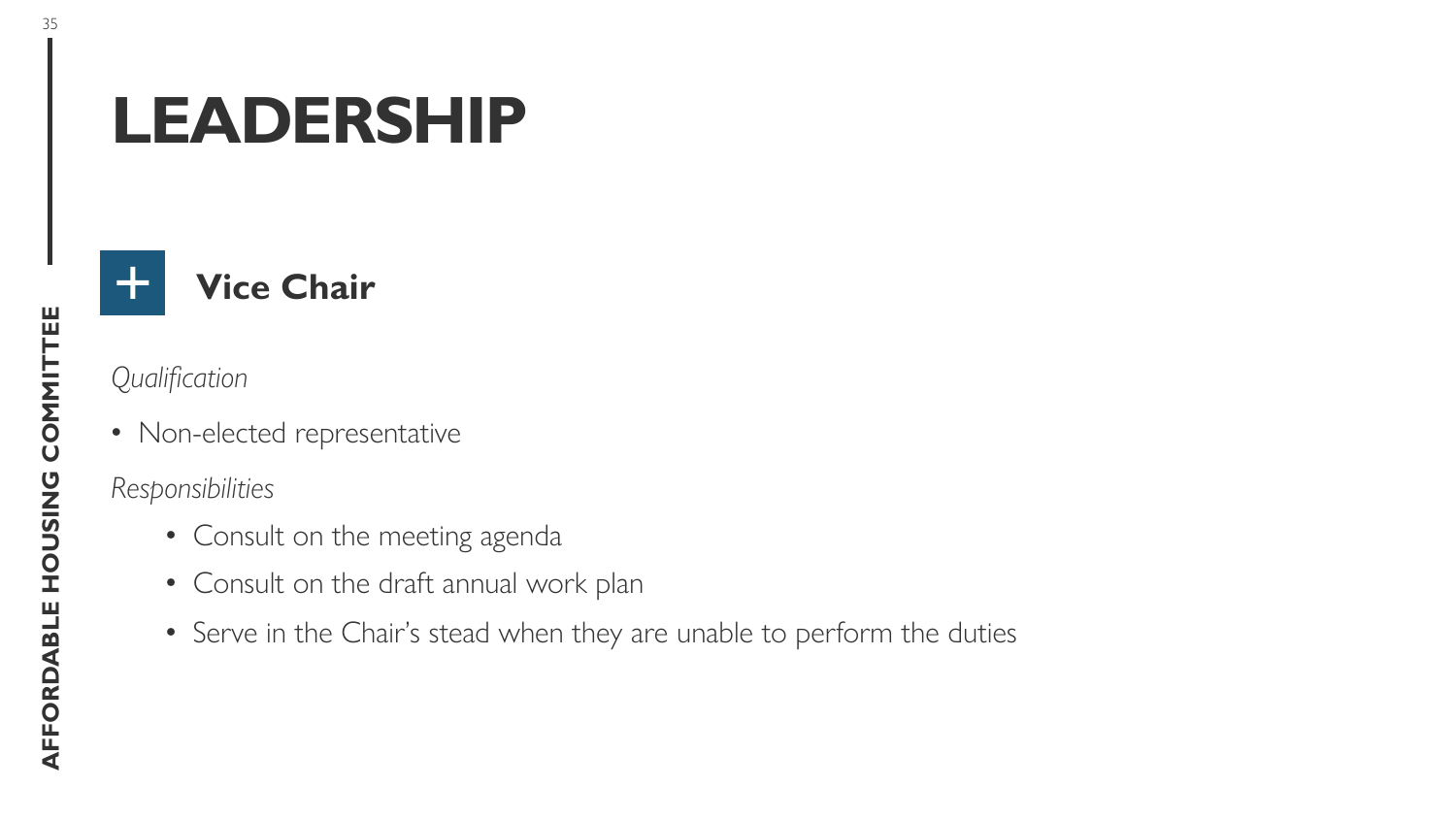### **LEADERSHIP SELECTION**

- Call for nominations
- Select Chair and Vice Chair

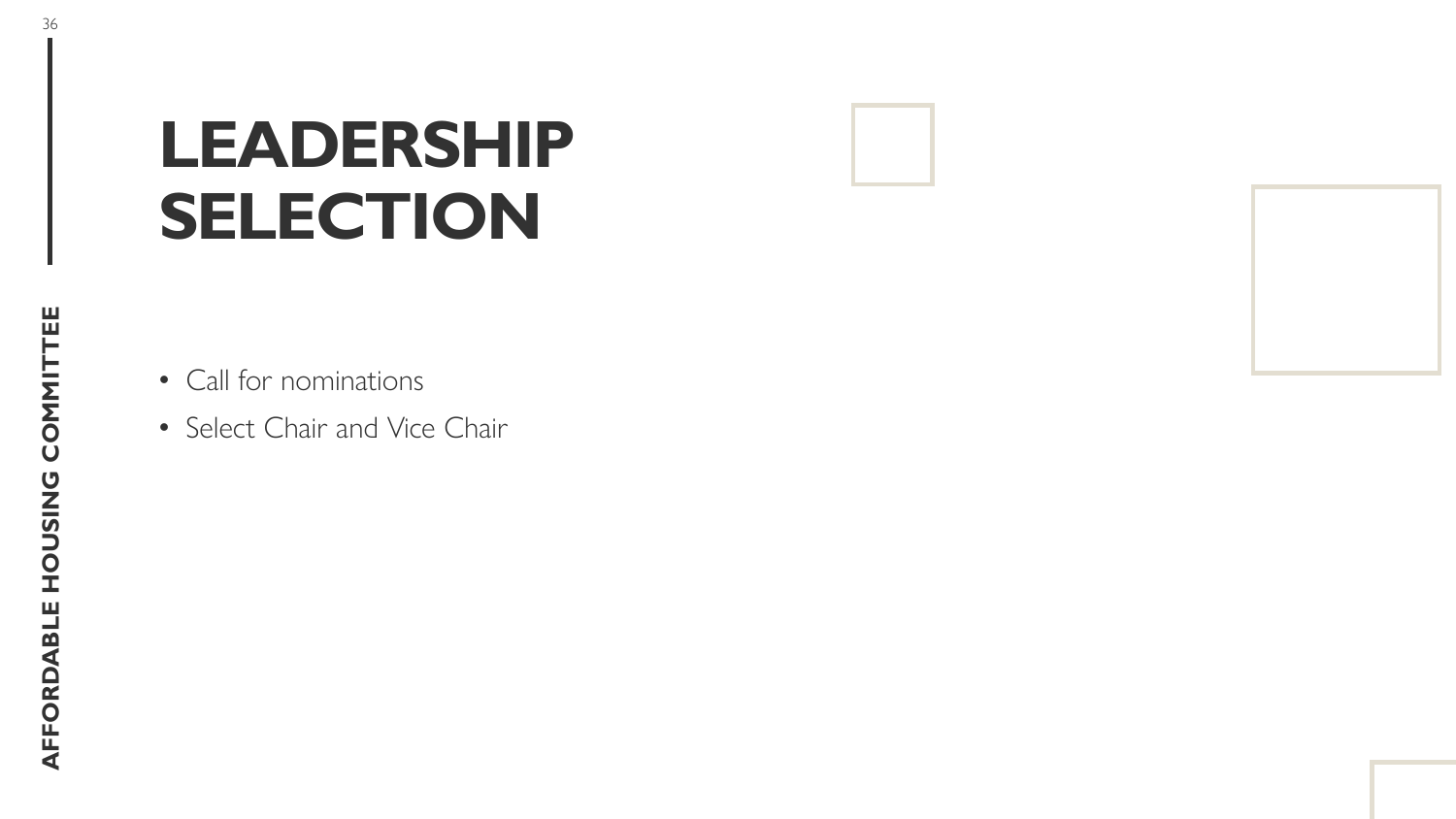## **MOVING FROM PLAN TO ACTION**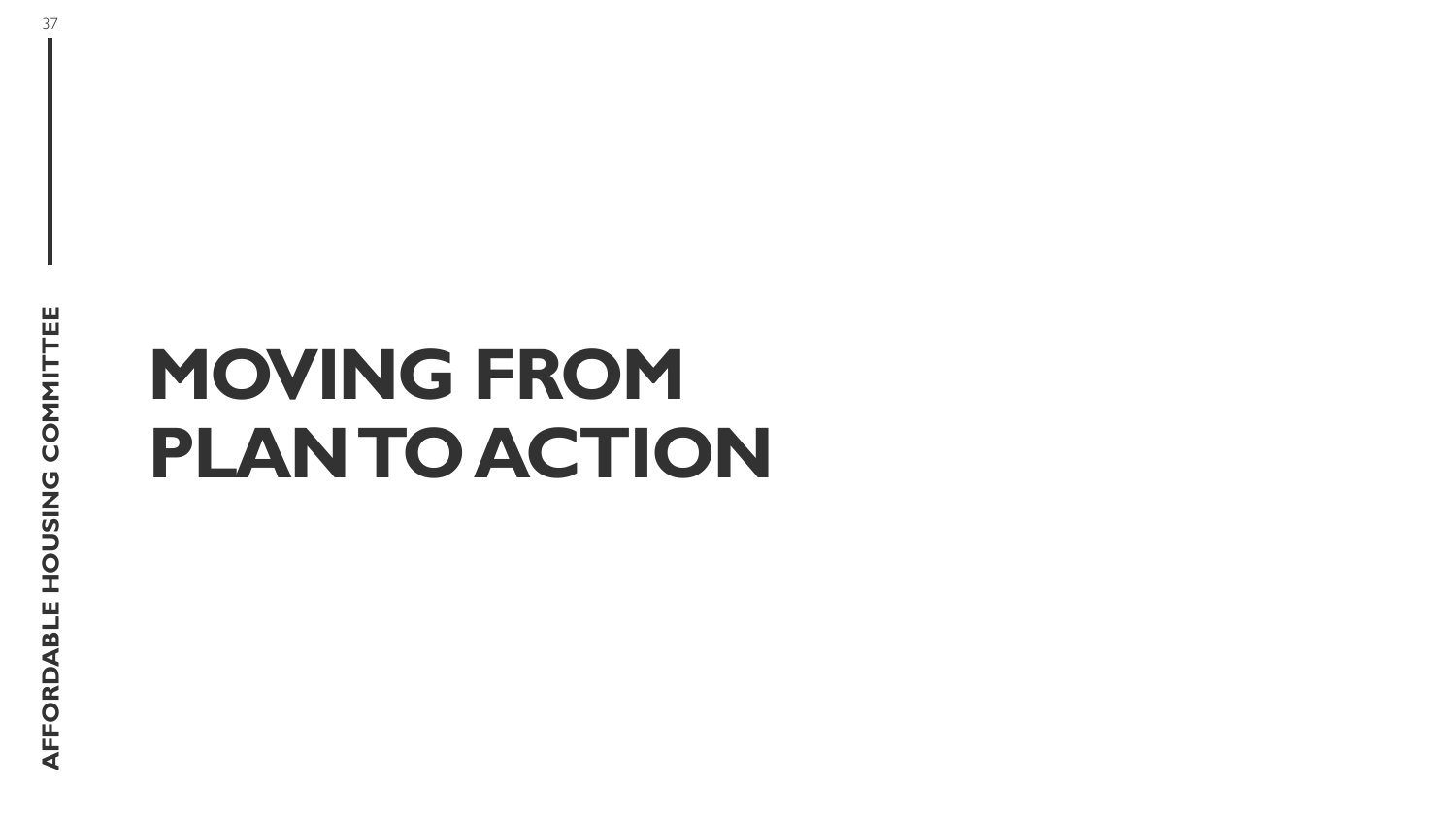### **WHAT WE HEARD**

The Committee should . . .

- Maintain focus on the equity principles in the Action Plan
- Measure and visualize need and progress by jurisdiction and collectively
- Prioritize both production and preservation
- Focus on strategies that serve those most in need
- Acknowledge that it will take significant new funding (traditional and nontraditional) to meet Action Plan goals
- Leverage existing momentum to realize significant early wins
- Tackle issues that leverage the strength of a regional collaborative framework

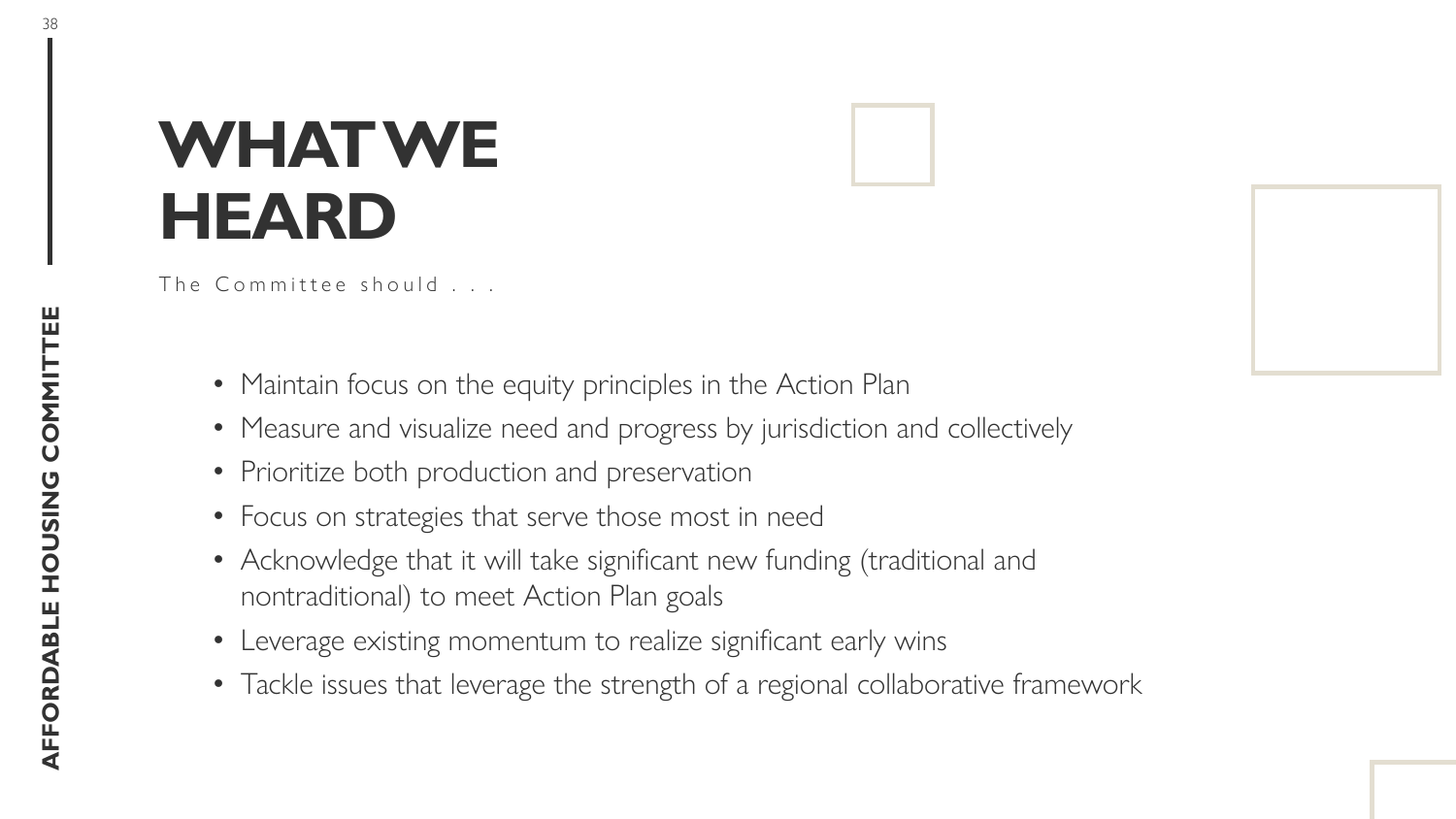### **OPPORTUNITY**

House Bill 1406: A sales tax credit encouraging investments in affordable and supportive housing

- Gives cities and counties authority to recapture a portion of their sales tax or enact a local levy to fund affordable and supportive housing
- Eligible Use: Housing and services for persons at or below 60% of the county median income
- King County and larger cities can only spend funds on affordable or supportive housing production, operations and maintenance, while smaller cities also can use for rental assistance.
- Cities must adopt a resolution of intent within six months (January 28, 2020) of the effective date of the bill and impose the tax within one year (July 28, 2020)
- Cities that have or will create certain affordable housing or human services levies can claim the full .0146% otherwise tax credit is split between the city and the County
- Cities or counties may issue bonds
- Local governments may enter into interlocal agreements to pool their resources for bonds
- Total annual revenue for all jurisdictions in King County except Seattle exceeds \$5.3 million